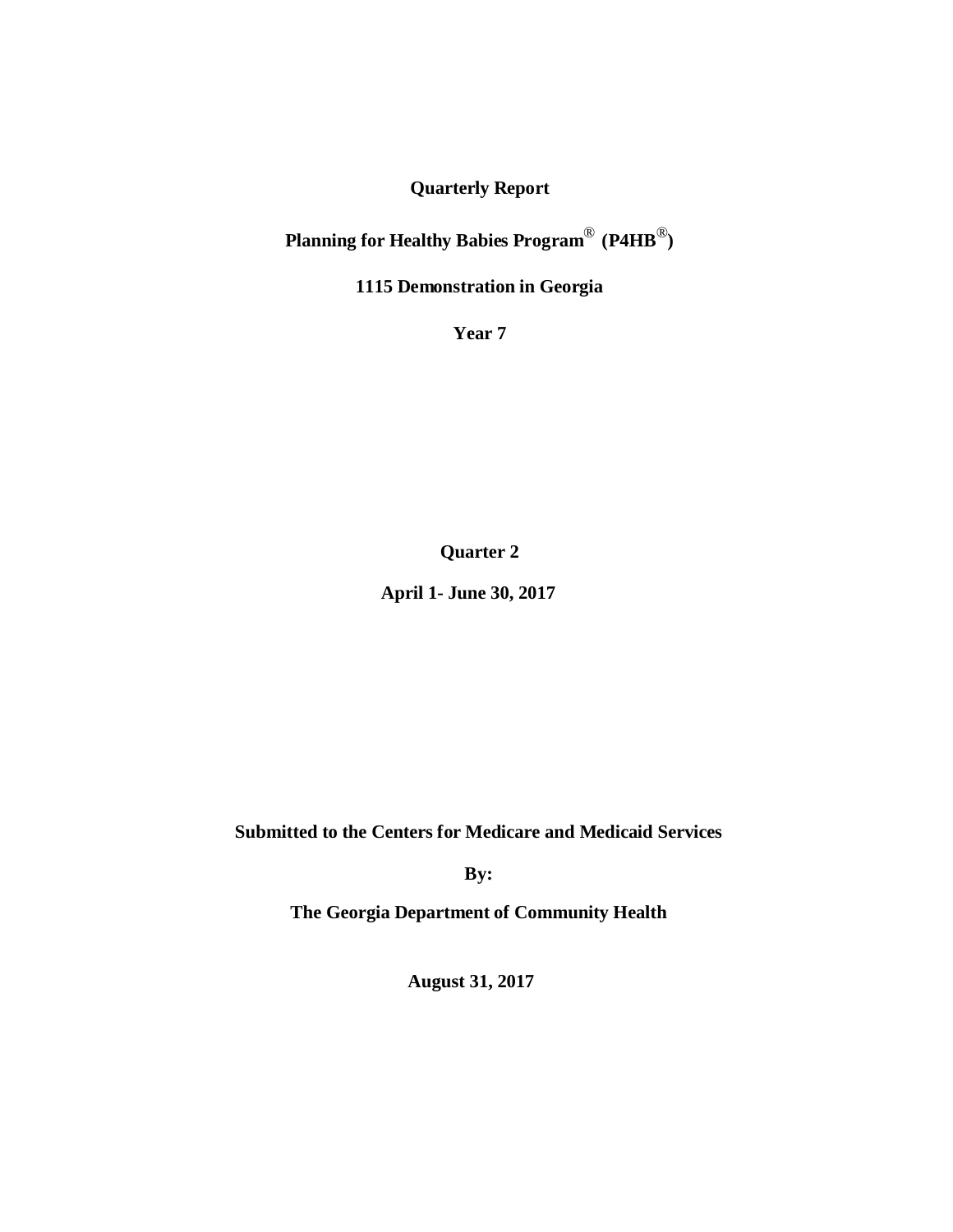## **TABLE OF CONTENTS**

| Page |
|------|
| 3    |
| 3    |
| 5    |
| 6    |
| 8    |
| 12   |
| 30   |
| 30   |
| 32   |
| 32   |
| 33   |
|      |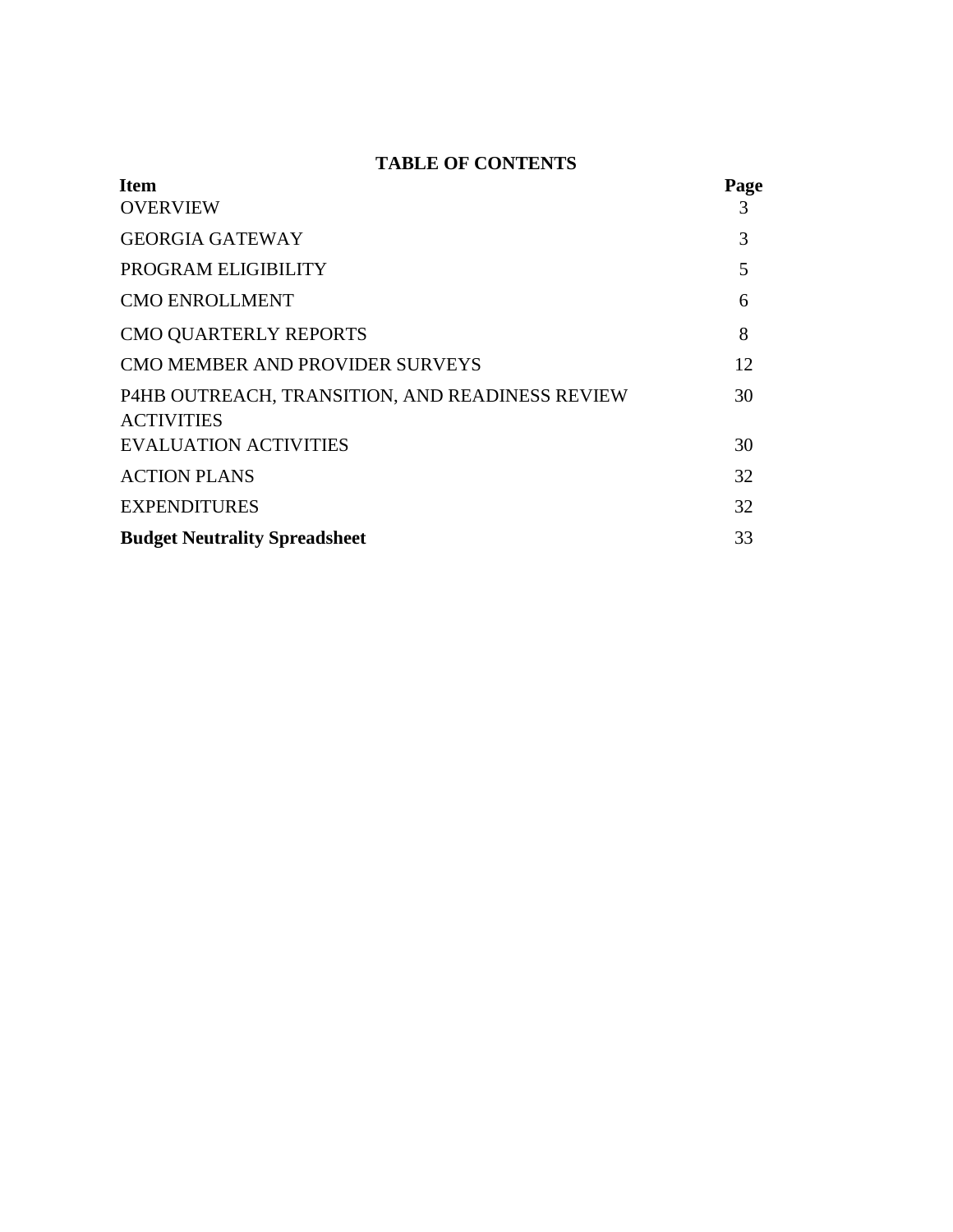#### **OVERVIEW**

This second quarter (Q2) P4HB report provides information on enrollment of women into P4HB as determined under the new integrated eligibility system, Georgia Gateway, which has been implemented by county beginning in early 2017. This report summarizes the changes seen in P4HB program enrollment from prior quarters as the rollout of this new system continues across the state. Other topics discussed in this Q2 report include:

- Program Eligibility and CMO Enrollment
- CMO Quarterly Reports
- DCH P4HB Outreach Activities
- Member and Provider Surveys
- Evaluation Activities
- Action Plans
- Expenditures and Budget Neutrality

#### **GEORGIA GATEWAY**

As described in our Q1 2017 report, Georgia transitioned to a new integrated eligibility system, Georgia Gateway, with Henry County as the pilot countyon February 6, 2017. This computer based integrated eligibility system supports six State benefit programs: Medical Assistance, Supplemental Nutrition Assistance Program (SNAP), Temporary Assistance for Needy Families (TANF), Low Income Home Energy Assistance Program (LIHEAP), Women, Infants, and Children (WIC), and Child Care and Parent Services (CAPS). As with any new system rollout, we identified some processes within the system that needed further refinement such as better alignment of the eligibility algorithm for the P4HB program with our policy and requirements. We identified this concern through our review of the reports generated by the system and reviews of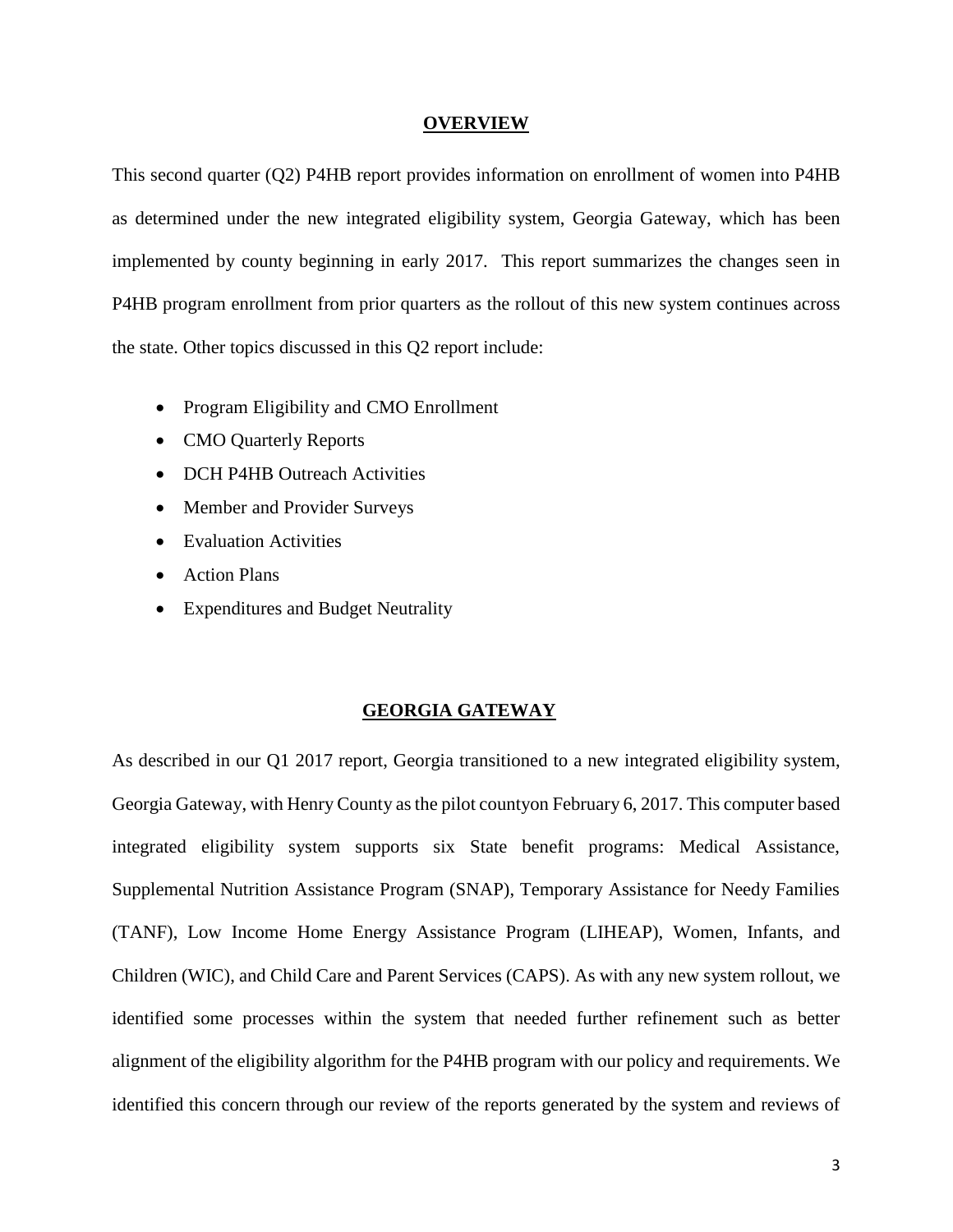the disenrollment reports sent from the care management organizations (CMOs) through which the program is administered. As an example, it was identified that the Gateway system did not recognize Medicare as Third Party Liability insurance and incorrectly approved a Medicare eligible woman for enrollment into the P4HB program. A work around was implemented to address this issue. Another issue identified was that some women who had not delivered very low birthweight babies were deemed eligible to enroll in the Resource Mother Only component of the P4HB program. These women were reported on the CMOs' disenrollment reports. Capitation funds paid to the CMOs for these enrollees were recouped. We will continue to monitor the system for such issues.

Wave one of the Georgia Gateway system implementation occurred on May 1, 2017, and the State will have two additional waves in July 2017 and September 2017. When we noticed enrollment into the P4HB program dropped significantly after wave one, we discussed this with our eligibility team. It appears that there was confusion as new counties were brought on board and staff members were still getting used to the new system. As they gain more understanding of the new system, applications will likely be processed in a timelier fashion. We were also reminded that there is no stand-alone P4HB application since applicants now complete one application for all available assistance programs. The new system checks the applicant's eligibility for all programs offered and the P4HB program is the last health care option available for the applicant since it does not meet minimum essential coverage. Therefore, while more applicants may be exposed to the P4HB program, there is a strong likelihood that some applicants who, under the old system, may have applied only for the P4HB program are now considered for, and become enrolled in, full medical assistance benefits. We will continue to monitor enrollment into the P4HB program with each successive wave of the Georgia Gateway system implementation.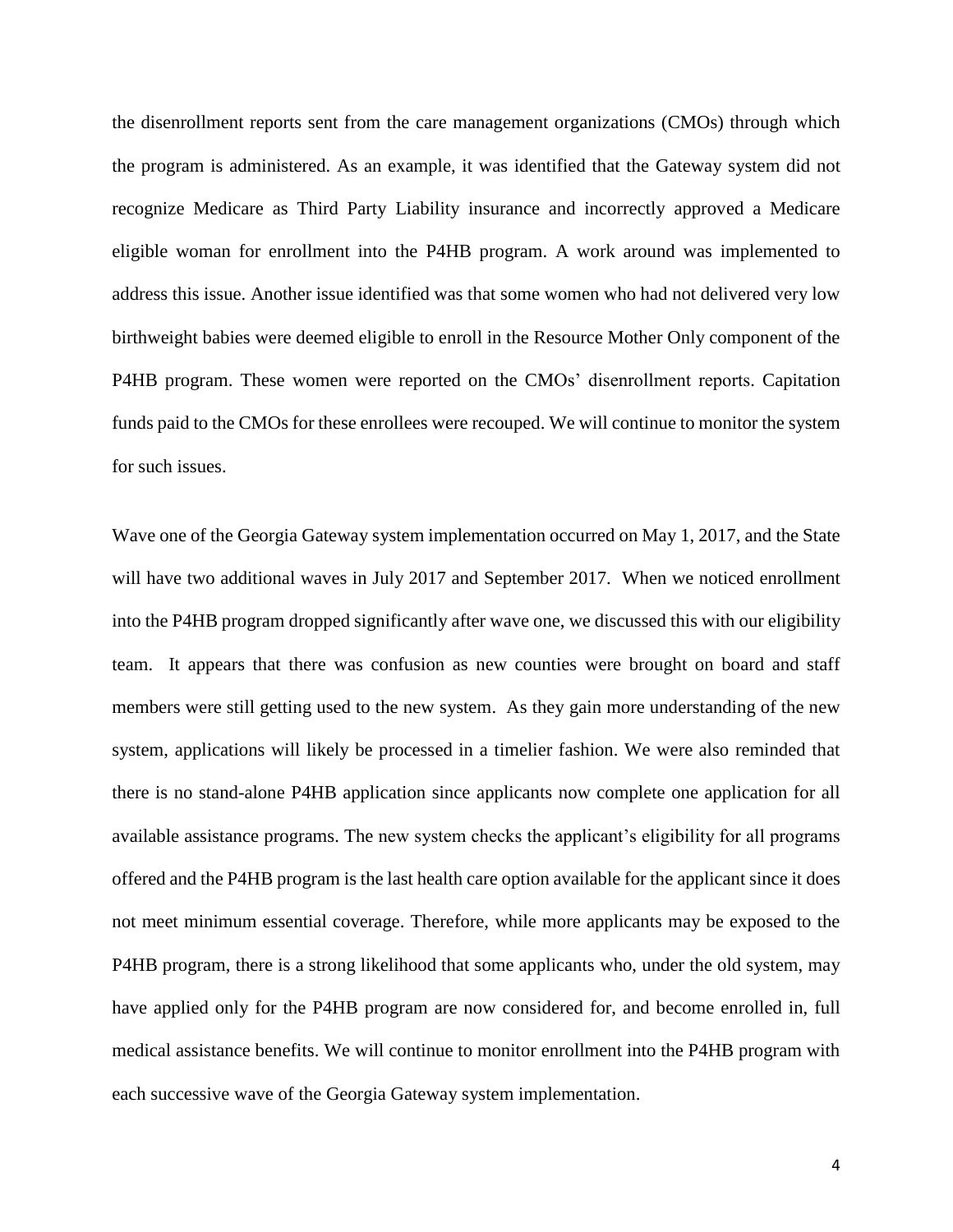#### **PROGRAM ELIGIBILITY**

During Q2 2017, the Georgia Gateway system also began applying the new FPL limit for the P4HB program - 211%. **Table 1** below, generated from data in the Georgia Gateway system, displays the number of women deemed eligible for the P4HB program in June along with the total number of women in transition during the month. Client additions are showing throughout the month how many women were approved or reinstated for the P4HB program. Client dispositions are showing the denied or terminations for the program during the month.

| Table 1: Q2 2017 P4HB Program Eligibility (April-June 2017) |                |              |                         |                   |  |              |                            |                   |                |  |  |
|-------------------------------------------------------------|----------------|--------------|-------------------------|-------------------|--|--------------|----------------------------|-------------------|----------------|--|--|
|                                                             |                |              | <b>CLIENT ADDITIONS</b> |                   |  |              | <b>CLIENT DISPOSITIONS</b> |                   | <b>CLIENTS</b> |  |  |
|                                                             | <b>ACTIVE</b>  | <b>TOTAL</b> | <b>APPROVE</b>          | <b>REINSTATED</b> |  | <b>TOTAL</b> | <b>DENIED</b>              | <b>TERMINATED</b> | <b>ACTIVE</b>  |  |  |
| <b>PROGRAM /COA</b>                                         | <b>BOM</b>     |              |                         |                   |  |              |                            |                   | <b>EOM</b>     |  |  |
| <b>ARM</b> - Inter-Pregnancy                                | 427            | 269          | 253                     | 16                |  | 159          | 36                         | 123               | 450            |  |  |
| Care                                                        |                |              |                         |                   |  |              |                            |                   |                |  |  |
| <b>ARM</b> - Family Planning                                | 10154          | 3864         | 3650                    | 214               |  | 3317         | 1853                       | 1464              | 10003          |  |  |
| Services                                                    |                |              |                         |                   |  |              |                            |                   |                |  |  |
| <b>ARM - Resource Mother</b>                                | $\overline{c}$ | $\Omega$     | 0                       |                   |  |              |                            |                   | $\overline{c}$ |  |  |
| Services - ABD Medicaid                                     |                |              |                         |                   |  |              |                            |                   |                |  |  |
| <b>ARM</b> - Resource Mother                                | 581            | 352          | 320                     | 32                |  | 136          | $\Omega$                   | 136               | 586            |  |  |
| Services - Family                                           |                |              |                         |                   |  |              |                            |                   |                |  |  |
| Medicaid                                                    |                |              |                         |                   |  |              |                            |                   |                |  |  |
| Totals                                                      | 11164          | 4485         | 4223                    | 262               |  | 3613         | 1889                       | 1724              | 11041          |  |  |

"BOM" = "beginning of the month"

"EOM"  $=$  "end of the month"

As a result of all transitions, the Georgia Gateway system reported that at the end of Q2 2017, there were 10,003 women deemed eligible for family planning only services; 450 deemed eligible for inter-pregnancy care services; and 588 women deemed eligible for resource mother only services for a total of 11,041 women deemed eligible. The P4HB program staff worked with the eligibility staff to ensure accurate reporting of the counts of P4HB eligible women generated by the Georgia Gateway system. This collaborative effort will continue throughout the implementation of the Georgia Gateway system.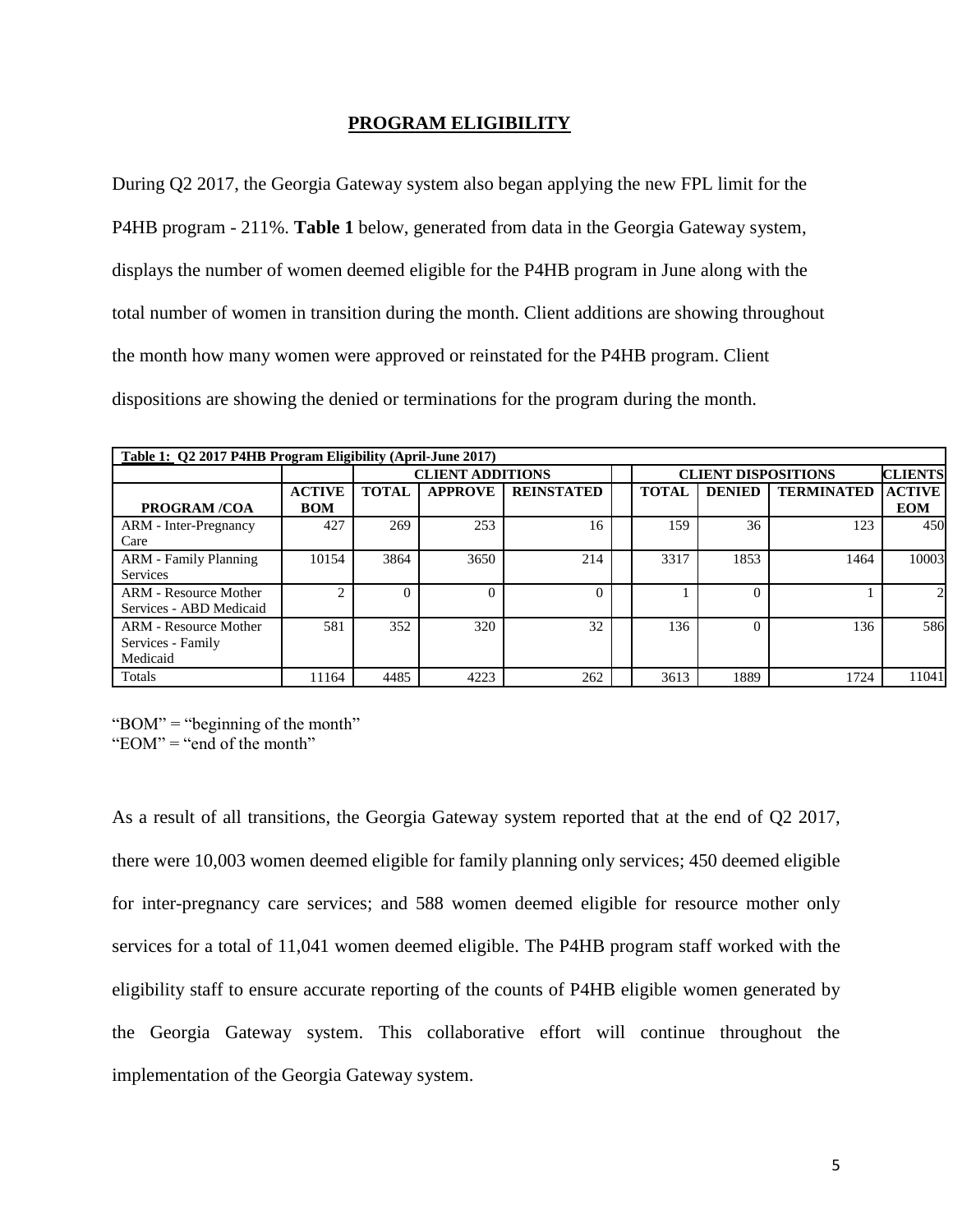#### **CMO ENROLLMENT**

As of June 1, 2017, there were 8,575 women enrolled of the 11,041 deemed eligible in one of the three Georgia Families CMOs and able to receive P4HB services. This total included 7,867 FP enrollees, 322 IPC enrollees, and 386 RM enrollees. These enrollment counts represent changes in enrollment within each of the program's three components when the Q2 2017 (Q2) data were compared with Q1 2017 (Q1) data as described below:

- A *decrease* in the number of women enrolled in a CMO to receive family planning only services (7,867 women at the end of Q2 2017 versus 9,825 women at the end of Q1 2017);
- A *decrease* in the number of women enrolled in a CMO to receive interpregnancy care services (322 women at the end of Q2 2017 versus 426 women at the end of Q1 2017); and
- An *increase* in the number of women enrolled in a CMO to receive Resource Mother services (a combination of Resource Mother only and IPC women). At the end of Q2 2017, there were 708 women enrolled versus 598 women enrolled at the end of Q1 2017.

The data on enrollment, shown in **Figure 1**, reflects average quarterly FP only enrollment. As evidenced by the data noted above and the trend line, there are have been decreases in enrollment in the FP only component. A decrease of 10.9% in average enrollment in the FP component occurred from Q1 2017 to Q2 2017 (9,953 to 8,869). Additionally, as shown in **Figure 2**, the average quarterly enrollment in the IPC component decreased by 14.1 percent (from 432 in Q1 2017 to 371 in Q2 2017).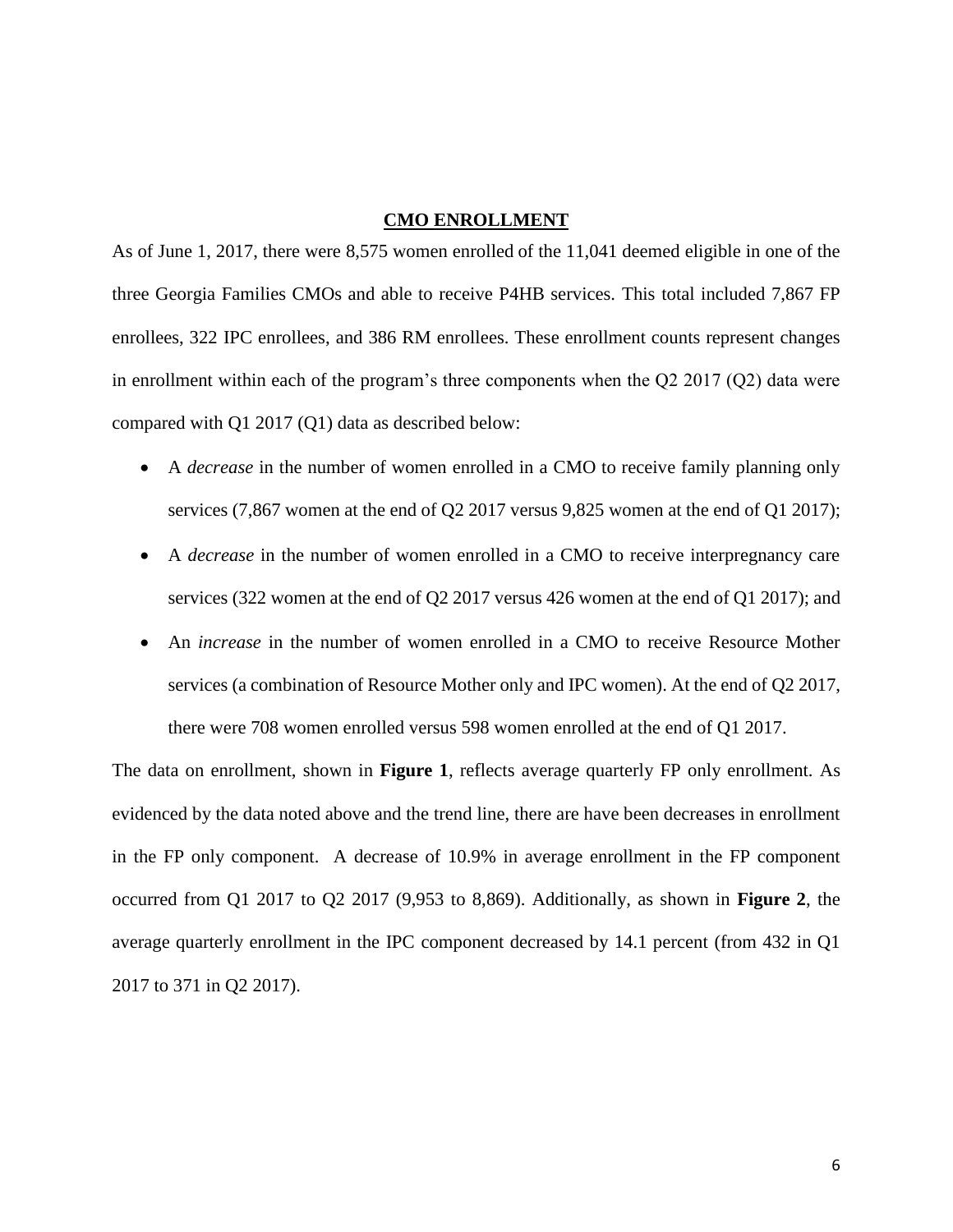

**Figure 1: Mean Enrollment per Quarter, per FP enrollee (Jan 2012-Jun 2017) Source: MMIS Reports MGD-3823-M Enrollment after EOM processing**



**Figure 2: Mean Enrollment per Quarter, per IPC enrollee (Jan 2012-Jun 2017) Source: MMIS Reports MGD-3823-M Enrollment after EOM processing**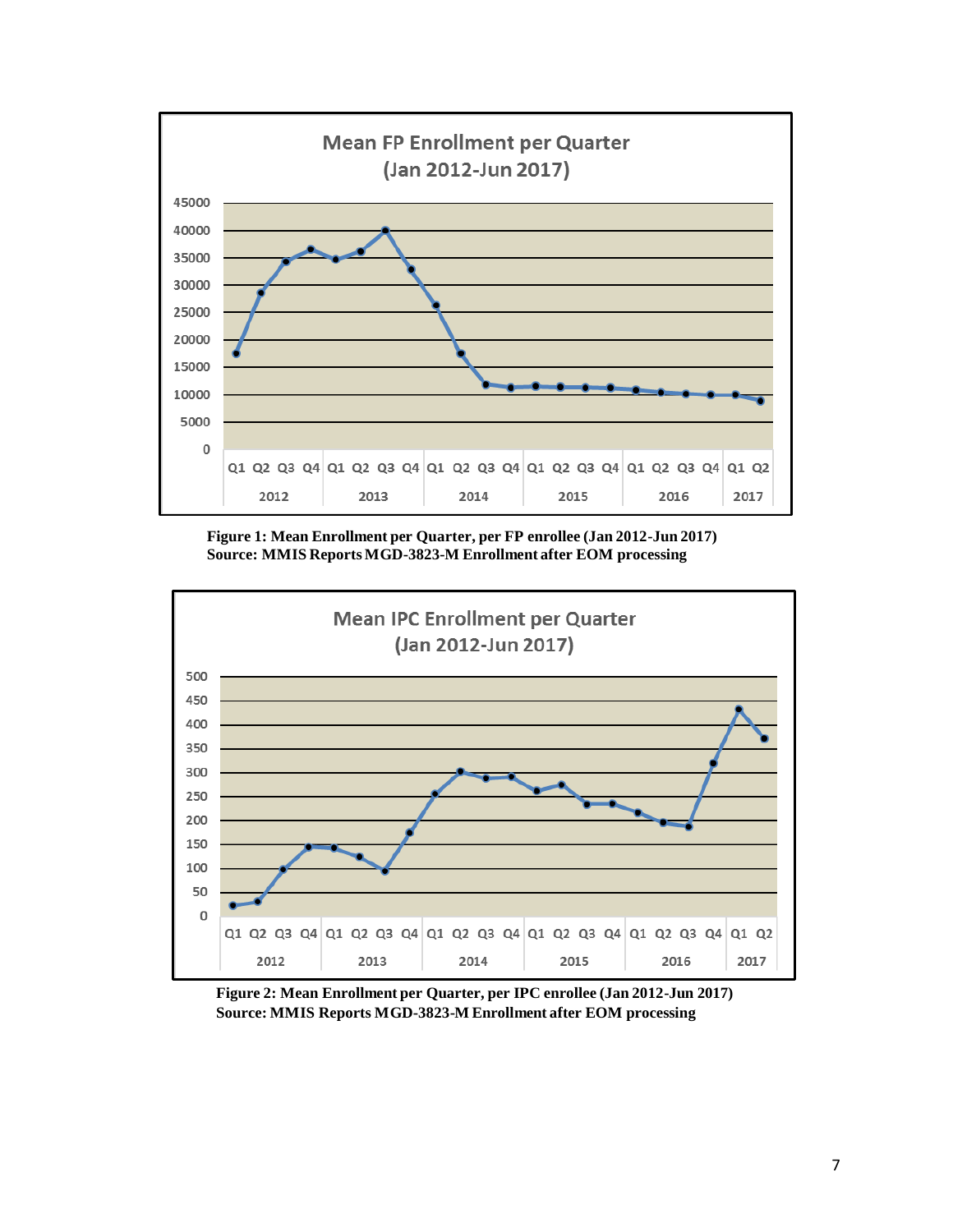#### **CMO QUARTERLY REPORTS**

Some of the information included in the following tables was abstracted from the CMOs' Q2 2017 P4HB quarterly reports sent to DCH at the end of June 2017. Those reports described the CMOs' enrollment counts, service utilization, and CMO outreach activities. Additional data sources for the tables below include the monthly MMIS Report MGD-3823-M, the MCHB Enrollment after EOM Processing Report, and the Family Planning/Resource Mother Quarterly CMO Reports. **Table 2** provides information from each CMO regarding enrollment, contraceptive utilization, and family planning and IPC service utilization during Q2 2017. DCH is aware of the discrepancies in the counts of P4HB women enrolled in the CMOs. DCH data is pulled from the beginning of the last month of the quarter versus the CMOs who pulls data from the last day of the reporting quarter. One-on-one meetings with the CMOs have been scheduled to address these discrepancies. **Table 3** provides information from each CMO regarding outreach activities to potential FP and IPC enrollees during Q2 2017.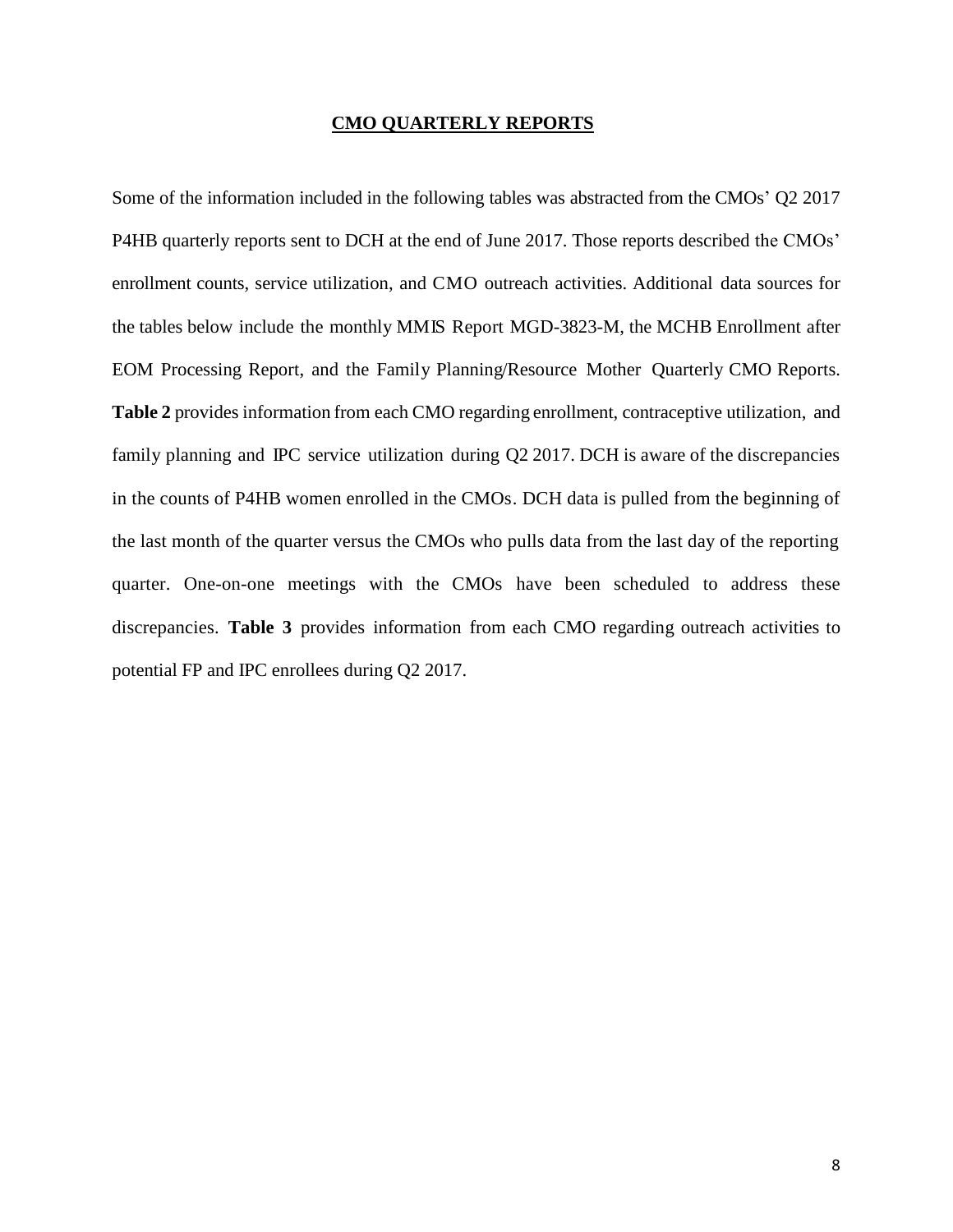|                    |                                | Table 2: CMO Enrollment and Utilization of Services, Q2 2017 (April-June 2017) |                                                              |
|--------------------|--------------------------------|--------------------------------------------------------------------------------|--------------------------------------------------------------|
| CMO                | <b>Enrollment</b>              | <b>Contraception Utilization</b>                                               | <b>Family Planning and IPC</b><br><b>Service Utilization</b> |
| Amerigroup         | <b>DCH</b> Reported            | <b>Use of Known Contraception</b>                                              | <b>Number of Participants</b>                                |
|                    | <b>Enrollment</b>              | FP: 322                                                                        | who utilized one or more                                     |
|                    | FP: 2,008                      | <b>IPC: 10</b>                                                                 | covered FP services                                          |
|                    | <b>IPC</b> : 55                | <b>Total: 332</b>                                                              | FP: 960                                                      |
|                    | <b>RM/LIM: 68</b>              |                                                                                | <b>IPC</b> : 39                                              |
|                    | <b>Total Enrollment: 2,131</b> | <b>Most common form of</b>                                                     | <b>RM</b> : 69                                               |
|                    | % of all P4HB                  | contraception                                                                  | <b>Total: 1,068</b>                                          |
|                    | enrollment: 24.9%              | FP: Injectable $(49.7\%)$ ;                                                    |                                                              |
|                    | % of all P4HB enrollment       | Oral contraception (45.0%)                                                     | <b>IPC Service Utilization</b>                               |
|                    | in previous quarter:           | <b>IPC:</b> Injectable (50.0%); Oral                                           | Dental care: 19                                              |
|                    | 23.0%                          | contraception (30%)                                                            | Primary care: 62                                             |
|                    | <b>CMO</b> Reported            | <b>Number of women with</b>                                                    |                                                              |
|                    | <b>Enrollment</b>              | unknown form of                                                                |                                                              |
|                    | FP: 3,230                      | contraception                                                                  |                                                              |
|                    | <b>IPC: 96</b>                 | FP: 721                                                                        |                                                              |
|                    | <b>RM//LIM: 105</b>            | <b>IPC: 30</b>                                                                 |                                                              |
|                    | <b>Total Enrollment: 3,431</b> | <b>Total: 751</b>                                                              |                                                              |
|                    | % of all P4HB                  |                                                                                |                                                              |
|                    | enrollment: 29.6%              |                                                                                |                                                              |
|                    |                                |                                                                                |                                                              |
| <b>Peach State</b> | <b>DCH</b> Reported            | <b>Use of Known Contraception</b>                                              | <b>Number of Participants</b>                                |
|                    | <b>Enrollment</b>              | FP: 1,915                                                                      | who                                                          |
|                    | FP: 3,037                      | <b>IPC</b> : 93                                                                | utilized one or more                                         |
|                    | <b>IPC: 185</b>                | <b>Total: 2,008</b>                                                            | covered FP services                                          |
|                    | <b>RM//LIM: 194</b>            |                                                                                | FP: 2,197                                                    |
|                    | <b>Total Enrollment: 3,416</b> | Most common formof                                                             | <b>IPC</b> : 139                                             |
|                    | % of all P4HB                  | contraception                                                                  | <b>RM</b> : 107                                              |
|                    | enrollment: 39.8%              | FP: Injectable (33.9%); oral                                                   | <b>Total: 2,443</b>                                          |
|                    | % of all P4HB enrollment       | contraception (43.6%), implants                                                |                                                              |
|                    | in previous quarter:           | $(7.4\%)$ , IUDs $(5.0\%)$                                                     | <b>IPC Service Utilization</b>                               |
|                    | 41.8%                          | <b>IPC</b> : Oral contraception                                                | <b>Primary Care: 31</b>                                      |
|                    |                                | $(17.2\%)$ , IUDs $(20.4\%)$ ; injectable                                      | <b>Substance Abuse: 0</b>                                    |
|                    | <b>CMO</b> Reported            | $(34.4\%)$                                                                     |                                                              |
|                    | <b>Enrollment</b>              |                                                                                |                                                              |
|                    | FP: 4,310                      | <b>Number of women with</b>                                                    |                                                              |
|                    | <b>IPC:343</b>                 | unknown form of                                                                |                                                              |
|                    | <b>RM/LIM: 189</b>             | contraception                                                                  |                                                              |
|                    | <b>Total Enrollment: 4,842</b> | FP: 282                                                                        |                                                              |
|                    | % of all P4HB                  | <b>IPC:46</b>                                                                  |                                                              |
|                    | enrollment: 41.7%              | <b>Total: 328</b>                                                              |                                                              |
|                    |                                |                                                                                |                                                              |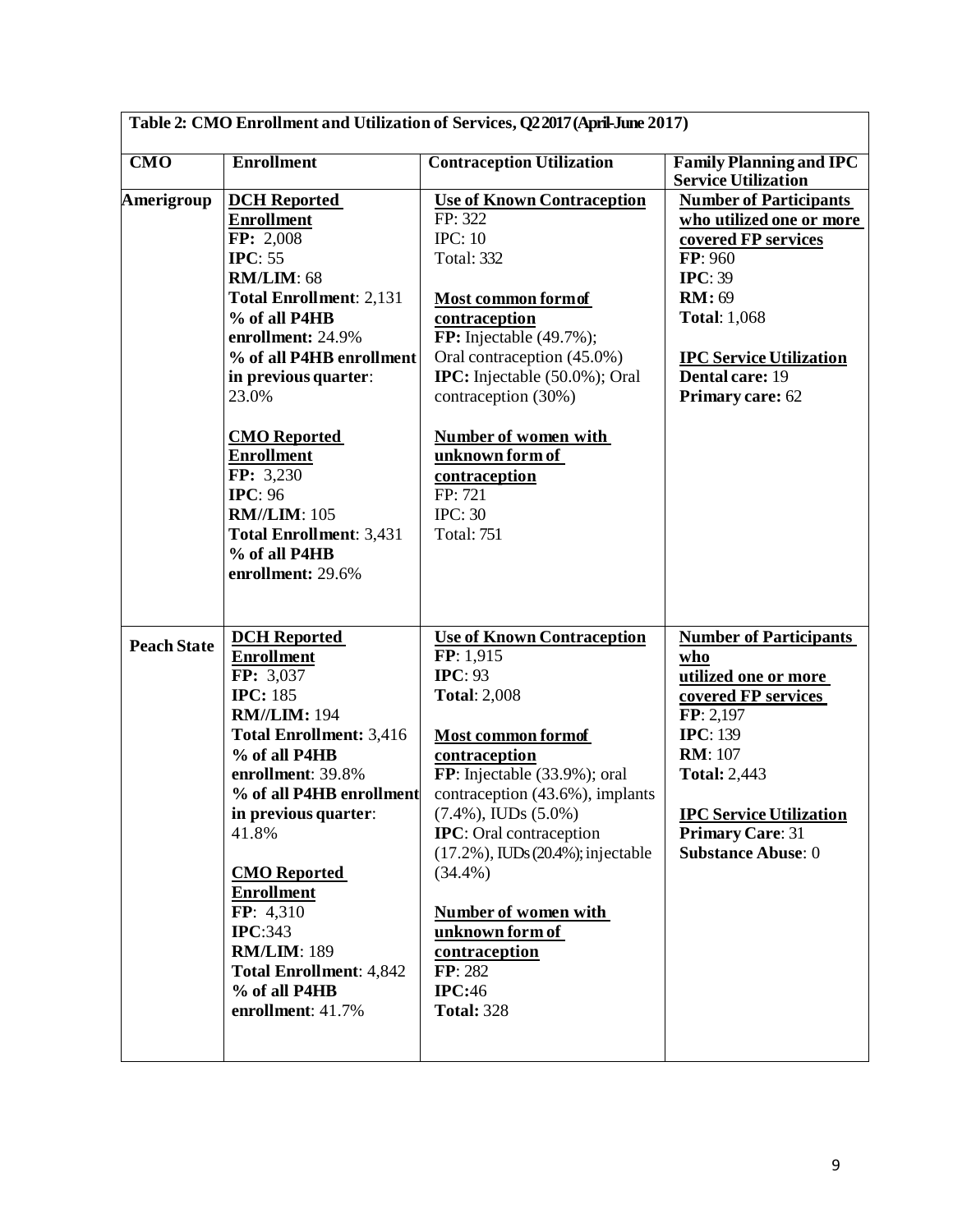| <b>Use of Known Contraception</b><br><b>Number of Participants</b><br>FP: 1,459<br>who<br><b>IPC: 32</b><br>utilized one or more<br><b>Total: 1,491</b><br>covered FP services<br>FP: 1432<br>Most common form of<br>IPC: 43<br>contraception<br>RM:26<br>FP: Oral contraception<br><b>Total: 1,501</b><br>(54.5%); injectable (34.8%);<br>ILDs(7.3%)<br><b>IPC Service Utilization:</b><br><b>Dental: 26</b> |
|---------------------------------------------------------------------------------------------------------------------------------------------------------------------------------------------------------------------------------------------------------------------------------------------------------------------------------------------------------------------------------------------------------------|
| <b>IPC:</b> Oral contraception<br><b>Primary Care: 2</b><br>(43.8%), injectable (40.6%)<br>Number of women with<br>unknown form of<br>contraception<br><b>Total: 66</b>                                                                                                                                                                                                                                       |
|                                                                                                                                                                                                                                                                                                                                                                                                               |

The CMOs reported various changes in enrollment, contraception utilization, and family planning and IPC service utilization by P4HB enrollees from Q1 2017 to Q2 2017. Amerigroup reported an overall enrollment increase of 30.5 % from Q1 2017 to Q2 2017 with an increase in FP, IPC and RM-LIM enrollment. Peach State reported an overall increase of 2.7% in P4HB enrollment, with an increase in FP, IPC, and RM-LIM enrollment. WellCare experienced an overall P4HB enrollment decrease of 6.9% from Q1 2017 to Q2 2017. While WellCare's FP enrollment decreased (9.2%), there were increases in enrollment observed in both the IPC and RM-LIM components (64.5% and 254% respectively).

Utilization patterns also varied across the CMOs. Use of known contraception increased among Amerigroup, Peach State, and WellCare enrollees in Q2 2017. Oral contraception was the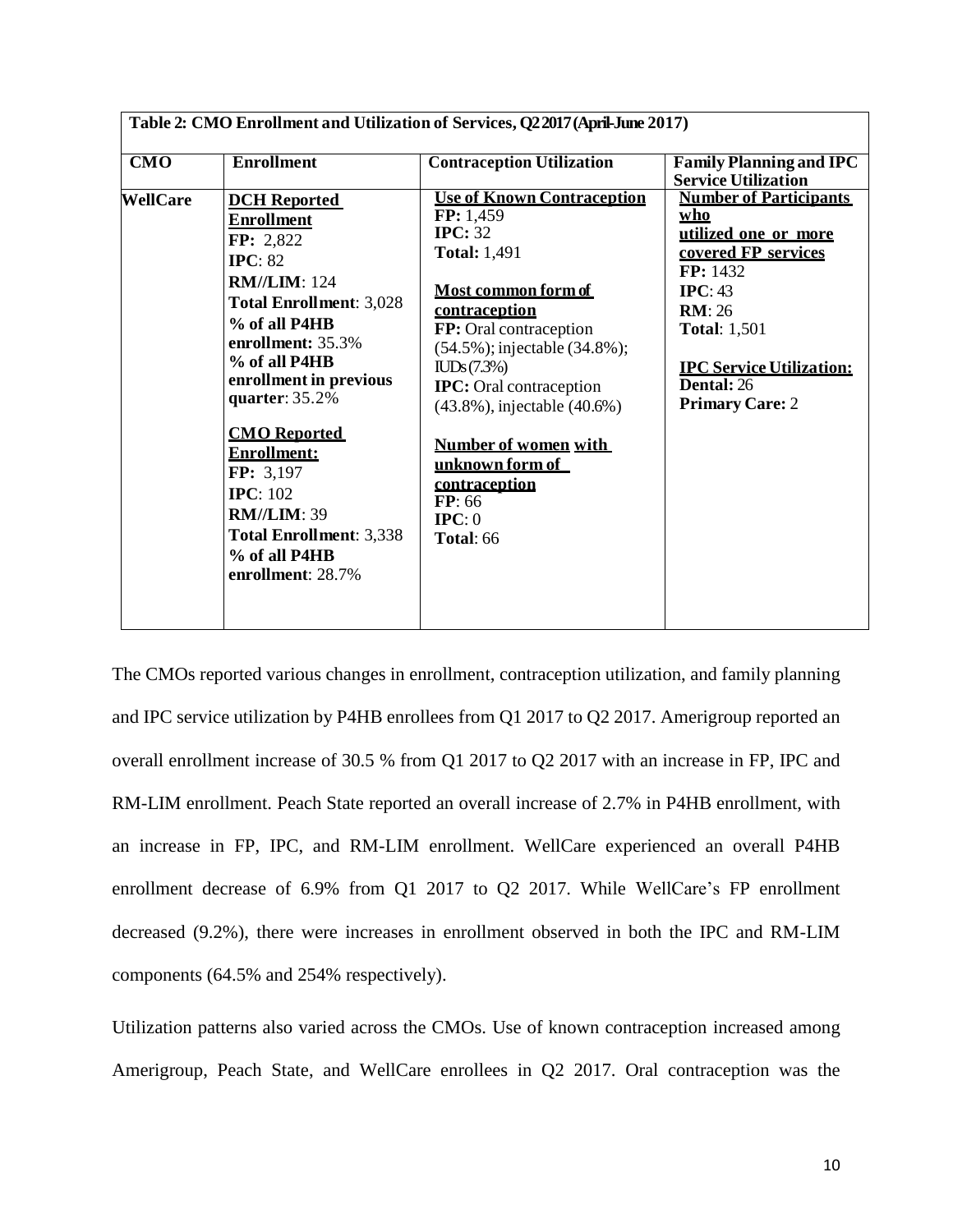preferred form of contraception for the women in two of the three CMOs' FP only components (43.6% for Peach State and 54.5% for WellCare). Injectables were the most common form of contraception among Amerigroup's FP enrollees (49.7%). The CMOs' IPC enrollees preferred different forms of contraception. Injectables were the preferred form of contraception for Amerigroup's IPC enrollees (50%) and Peach State's IPC enrollees (34.4%), while oral contraception was the preferred form of contraception for WellCare's IPC enrollees (43.8%).

The total number of P4HB women who utilized one or more covered family planning services decreased for Peach State's and WellCare's enrollees during Q2 2017, but increased for Amerigroup's enrollees. Service utilization among the CMOs' IPC enrollees varied. Utilization of primary care services increased among Amerigroup's IPC enrollees (63.2%). Utilization of primary care services stayed the same for WellCare's IPC enrollees. In addition, dental care utilization decreased among Amerigroup's IPC enrollees (67.8%) but increased greatly among WellCare's IPC enrollees (333%).

|                    | Table 3: CMO Outreach, Q2 2017 (April-June 2017)                                                                                                |                                                                                                                                                                                                                                                 |
|--------------------|-------------------------------------------------------------------------------------------------------------------------------------------------|-------------------------------------------------------------------------------------------------------------------------------------------------------------------------------------------------------------------------------------------------|
| <b>CMO</b>         | <b>All Outreach Activities</b>                                                                                                                  | <b>IPC Specific Outreach</b>                                                                                                                                                                                                                    |
| Amerigroup         | • 43 outreach activities<br>$\bullet$ 1,451 participants<br>• 329 provider relations activities                                                 | • 153 telephone contacts by RM workers<br>• Community "Baby Showers"<br>• "Diaper Days"                                                                                                                                                         |
| <b>Peach State</b> | • 1,150 calls made to new members<br>• 861 new P4HB member packets mailed<br>• 201 members (new and existing)<br>received educational materials | • 70 members who had a VLBW infant<br>received telephone calls<br>• A total of 716 mothers seen in a high<br>volume delivery hospital were educated<br>face-to-face                                                                             |
| WellCare           | • P4HB mailings sent to 646 members<br>who recently delivered.                                                                                  | • 13 potential IPC members received RM<br>outreach calls or face-to-face visits from<br>Resource Mother Staff.<br>• Resource Mothers attended 26 outreach<br>events and educated a total of 311<br>potential members and community<br>partners. |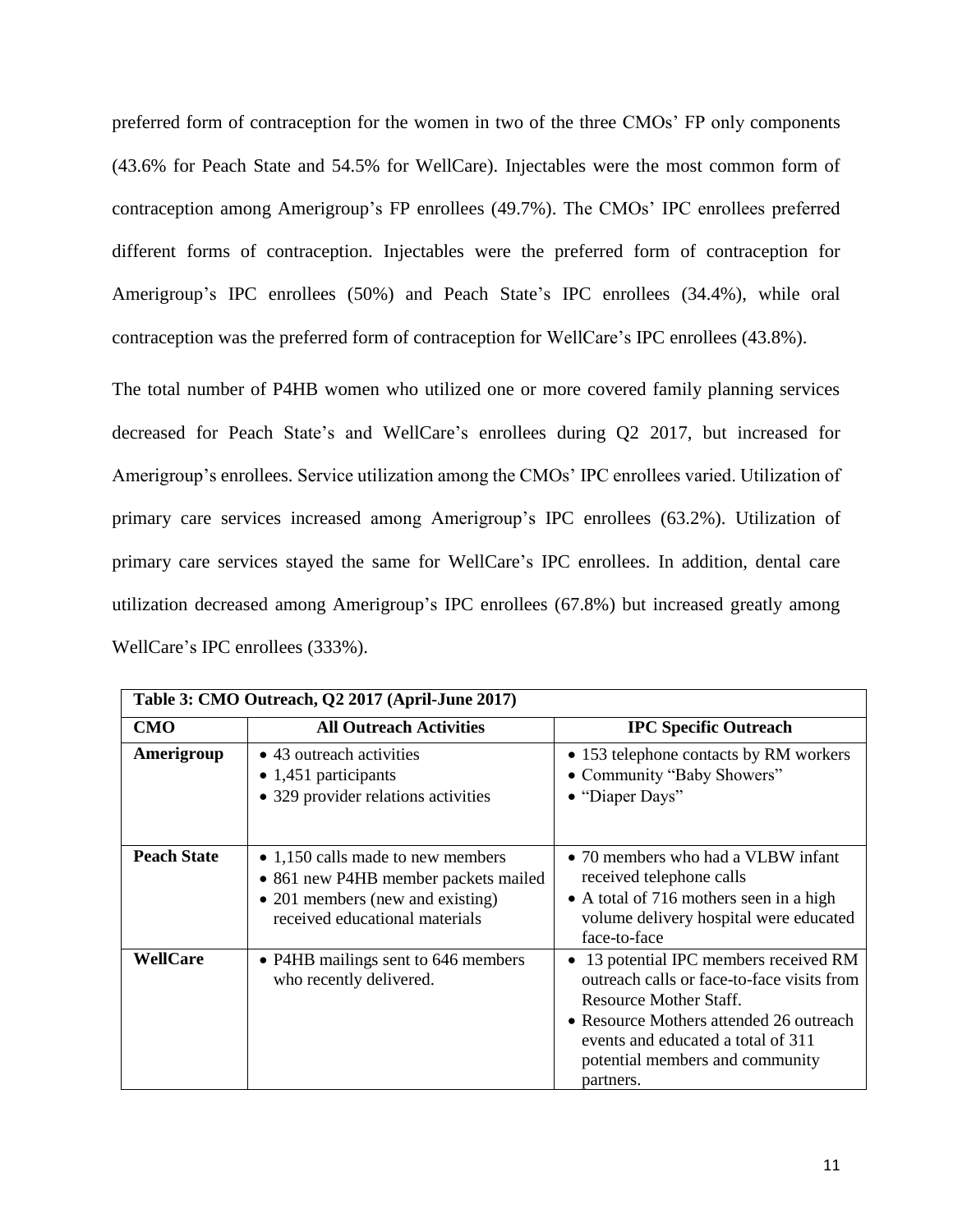#### **CMO MEMBER AND PROVIDER SURVEYS**

#### **Overview**

As part of the P4HB program, the CMOs, in collaboration with DCH, monitor member and provider overall knowledge and understanding of the program 1-2 times a year through an analysis of member and provider surveys. The CMOs and DCH review the results of each wave of the surveys to identify areas of poor understanding about the P4HB program. Analyses of these survey results help the CMOs and DCH better understand and improve member and provider experiences with the P4HB program, as it is important to both the CMOs and DCH to identify any area that could negatively impact the satisfaction of members and providers who participate in the program. Any areas that do not meet the CMOs' performance goals are analyzed for barriers and opportunities for improvement. Although there are concerns with the low response rates for the surveys and the lack of information on representativeness of the respondents, these surveys provide DCH with an overall 'view' of member and provider involvement with the P4HB program and any barriers to greater awareness and involvement in the program.

#### **Survey Methods**

To date, the member and provider surveys have been administered in ten waves – in December 2011, April 2012, September 2012, April 2013, September 2013, May 2014, November 2014, July 2015, June 2016 and April 2017. The most recent wave of the member and provider surveys, the tenth wave, was conducted in April of 2017. Members identified by the CMOs as being enrolled in the P4HB program during the period of April 2016 to October 2016 were contacted by phone for the survey (3,000 participants). Of the 3,000 program participants contacted, 449 (15.0%) responded to the survey. All contracted providers who participated in the program during the same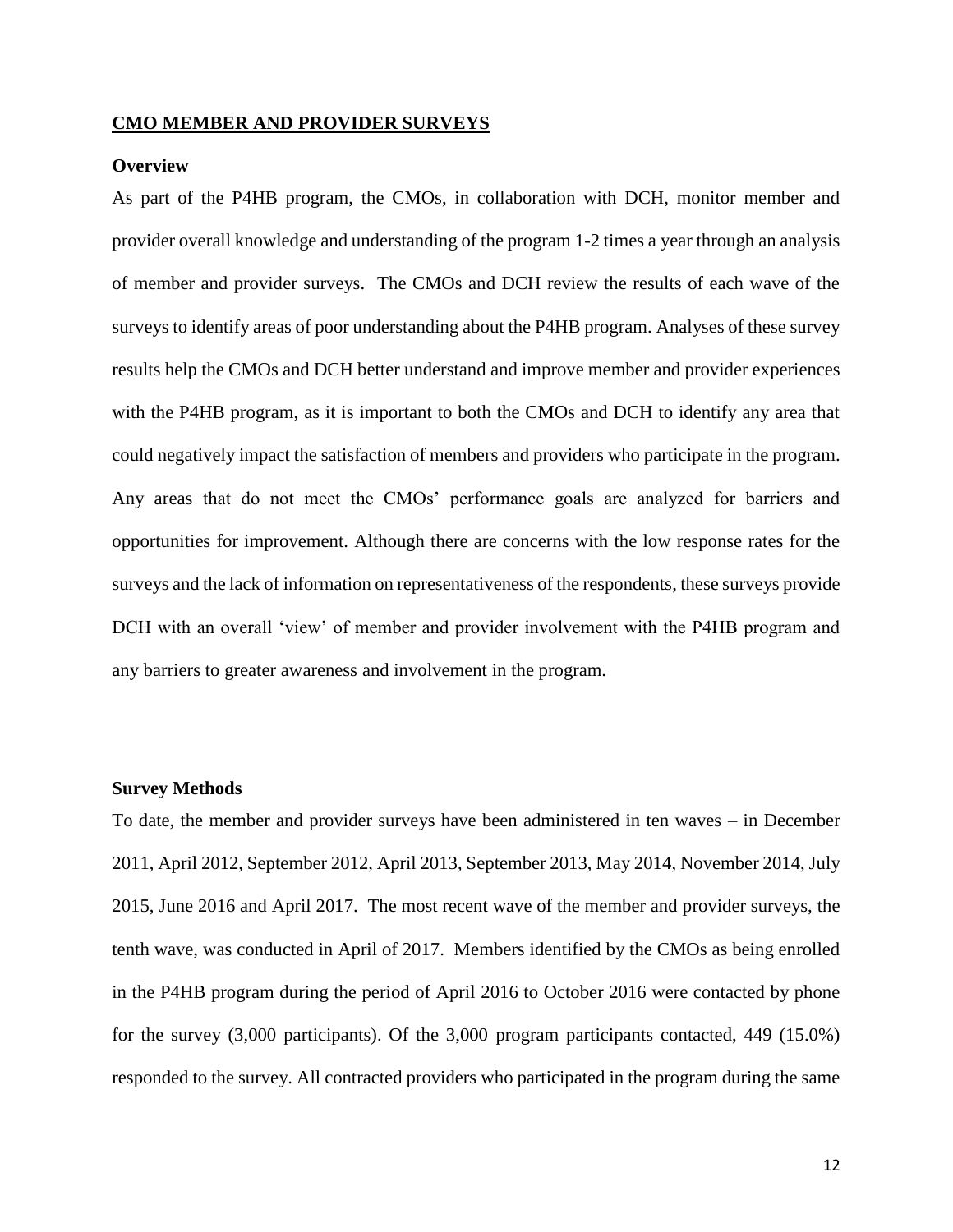period with a valid e-mail address (1,500) were sent the provider survey via the online "Survey Monkey" tool. Only 31 (2.1%) providers responded. The sections below provide a summary of the responses from the most recent four waves of the CMOs' member and provider surveys (waves seven through ten).

#### **CMO Member Survey Results**

A total of 7934, 7907, 4190 and 3000 members met the selection criteria for the CMOs' member survey for waves seven through ten, respectively. The rate of participation in the member surveys, across the three CMOs, was 7.7% of members for wave seven, 10.7% for wave eight, 9.3% for wave nine and 15.0% for wave ten. For wave ten, the member response rates were: 10.0% (100/1,000) for Peach State, 15.9% (159/1,000) for Amerigroup, and 19.0% (190/1,000) for WellCare.

**Table 4** summarizes the members' responses regarding reasons for their enrollment in the P4HB program, the services they have used, the services they had trouble accessing prior to enrollment in P4HB and the types of problems encountered with accessing those services, as well as benefits of the P4HB program to the member. A substantial number of members reported enrolling in the P4HB program to receive primary care services (from a low of 48.1% in wave nine to a high of 59% in wave ten), such as primary care (routine check-ups and care for illnesses) in addition to birth control or family planning services. The P4HB program, however, only allows family planning related visits for women enrolled in the FP only component. Limited primary care services are covered under the IPC component of the program. Across waves seven through ten of the member survey, between 44% (wave seven) and 60.4% (wave ten) of respondents indicated that birth control or family planning was their reason for enrolling in the P4HB program. There was also a small increase in the percentage of members reporting enrollment in P4HB to obtain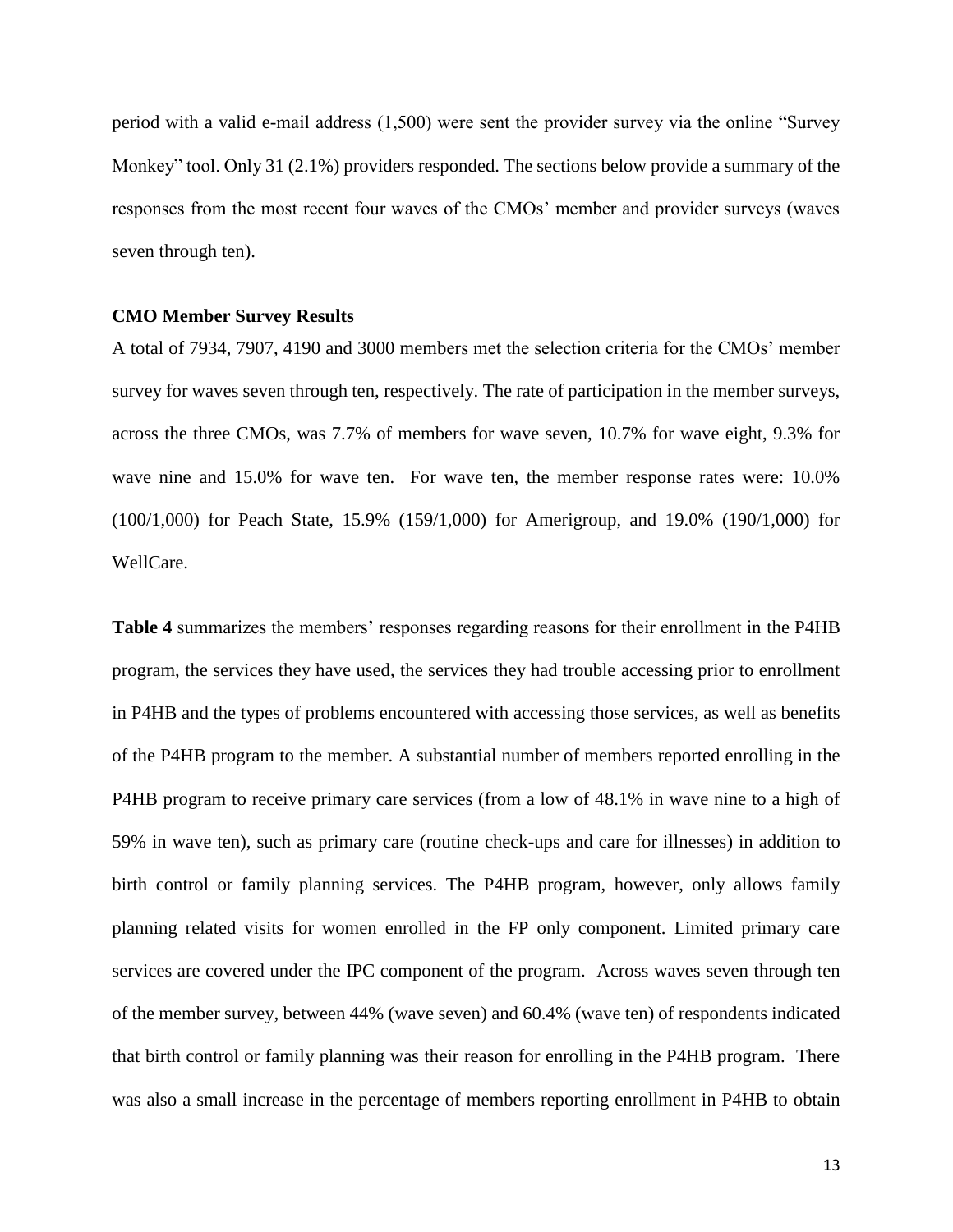testing for pregnancy or sexually transmitted infections from approximately 24% for both of these services in wave seven to over one-third in wave ten.

From waves seven through ten of the survey, there were substantial increases in the percentage of survey respondents who reported using P4HB for birth control or family planning services (from 44% to 58.6%), primary care services (from 39% to 49.7%), and testing for pregnancy and sexually transmitted infections (from approximately 21% to approximately 30% for both of these). From waves seven through ten of the survey, there were also substantial increases in the percentage of survey respondents who reported positive changes that P4HB made for them including starting to use a method of birth control (from 29% to 39.9%), not having to use their own money for family planning services or birth control (from 36% to 45%), being able to get preventive care and family planning counseling (from 48% to 57.5%). A fairly stable percentage of respondents across waves seven through ten of the survey reported that their enrollment in the P4HB program made changes for them in terms of going to a different doctor or nurse for family planning services (13% to 21%), having more choices of birth control methods (37% to 42%), and, for those with the Purple Card, being able to get care for illnesses and medicines for illnesses, which increased from only 1% in wave seven to 2% in wave ten.

| Table 4. Enrollment and Utilization of Services in P4HB <sup>®</sup> |                                                               |                                                               |                                                               |                                                                          |  |  |  |  |  |
|----------------------------------------------------------------------|---------------------------------------------------------------|---------------------------------------------------------------|---------------------------------------------------------------|--------------------------------------------------------------------------|--|--|--|--|--|
|                                                                      | 7th Wave<br>$N = 611$<br><b>Responses</b><br>$\mathbf{n}(\%)$ | 8th Wave<br>$N = 848$<br><b>Responses</b><br>$\mathbf{n}(\%)$ | 9th Wave<br>$N = 391$<br><b>Responses</b><br>$\mathbf{n}(\%)$ | 10 <sup>th</sup> Wave<br>$N=449$<br><b>Responses</b><br>$\mathbf{n}(\%)$ |  |  |  |  |  |
| Enrollment in P4HB <sup>®</sup> to get                               |                                                               |                                                               |                                                               |                                                                          |  |  |  |  |  |
| Birth control or family planning services                            | 267 (44%)                                                     | 454 (53.5%)                                                   | 183 (46.8%)                                                   | 271 (60.4%)                                                              |  |  |  |  |  |
| Pregnancy testing                                                    | 144 (24%)                                                     | 252 (29.7%)                                                   | 117 (29.9%)                                                   | 150 (33.4%)                                                              |  |  |  |  |  |
| Testing or treatment for sexually-<br>transmitted infections         | 148 (24%)                                                     | 249 (29.4%)                                                   | 116 (29.7%)                                                   | 153 (34.1%)                                                              |  |  |  |  |  |
| Primary care (such as routine check-up,<br>care for an illness)      | 310 (51%)                                                     | 453 (53.4%)                                                   | 188 (48.1%)                                                   | 265 (59.0%)                                                              |  |  |  |  |  |
| Other                                                                | 51 (8%)                                                       | 71 (8.4%)                                                     | 18 (4.6%)                                                     | 38 (8.5%)                                                                |  |  |  |  |  |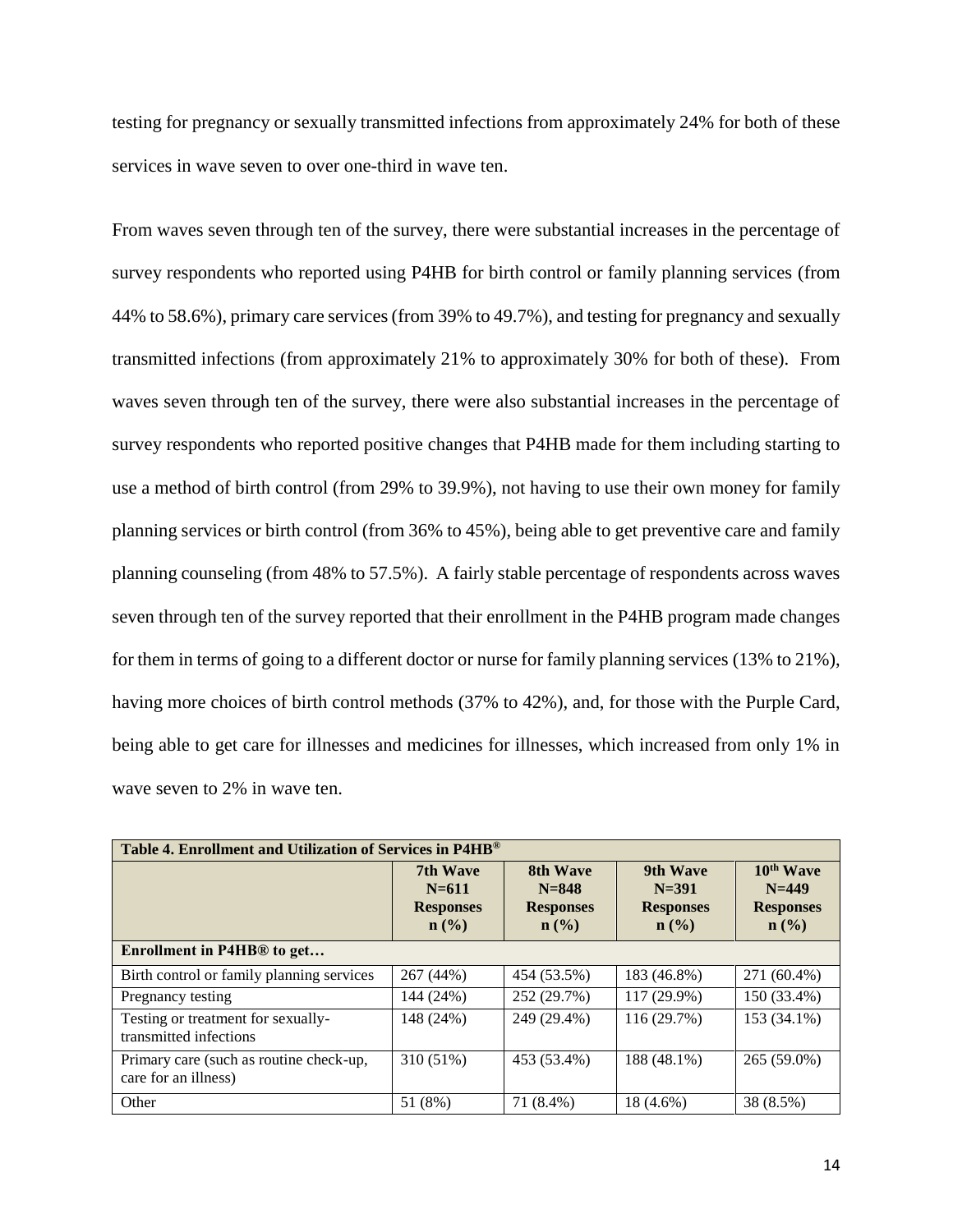| Have used these P4HB® services                                                              |             |                          |              |             |
|---------------------------------------------------------------------------------------------|-------------|--------------------------|--------------|-------------|
| Birth control or family planning services                                                   | 266(44%)    | $425(50.1\%)$            | 179(45.8%)   | 263(58.6%)  |
| Pregnancy testing                                                                           | 130(21%)    | 222(26.2%)               | $98(25.1\%)$ | 145 (32.3%) |
| Testing or treatment for sexually-<br>transmitted infections                                | 128 (21%)   | 222 (26.2%)              | 101 (25.8%)  | 131 (29.2%) |
| Primary care (such as routine check-up,<br>care for an illness)                             | 239 (39%)   | 344 (40.6%)              | 149 (38.1%)  | 223 (49.7%) |
| Other                                                                                       | 13(2%)      | 30(3.5%)                 | $7(1.8\%)$   | $24(5.3\%)$ |
| Before enrolling in P4HB®, had trouble getting                                              |             |                          |              |             |
| Birth control or family planning services                                                   | 127 (21%)   | 239 (28.2%)              | 92 (23.5%)   | 146 (32.5%) |
| Pregnancy testing                                                                           | 55 (9%)     | 115 (13.6%)              | 51 (13.0%)   | 65 (14.5%)  |
| Testing or treatment for sexually-<br>transmitted infections                                | $60(10\%)$  | 127 (15.0%)              | 48 (12.3%)   | 81 (18.0%)  |
| Primary care (such as routine check-up,<br>care for an illness)                             | 168 (28%)   | 281 (33.1%)              | 114 (29.2%)  | 174 (38.8%) |
| Other                                                                                       | 62 $(10\%)$ | 96 (11.3%)               | 35 (9.0%)    | 48 (10.7%)  |
| Changes P4HB <sup>®</sup> made for the participant                                          |             |                          |              |             |
| I am going to a different doctor or nurse<br>for family planning services or birth          | 122 (20%)   | 185 (21.8%)              | 51 (13.0%)   | 96 (21.4%)  |
| I am going to a different doctor or nurse<br>for primary care                               | 82 (13%)    | 147 (17.3%)              | 49 (12.5%)   | 80 (17.8%)  |
| I have started using a birth control                                                        | 174 (29%)   | 282 (33.3%)              | 114 (29.2%)  | 179 (39.9%) |
| I have changed the birth control method I                                                   | 102 (17%)   | $\overline{140}$ (16.5%) | 53 (13.6%)   | 93 (20.7%)  |
| I have more choices of birth control<br>methods                                             | 228 (37%)   | 326 (38.4%)              | 136 (34.8%)  | 190 (42.3%) |
| I do not have to use my own money for<br>family planning services or birth control          | 218 (36%)   | 310 (36.6%)              | 123(31.5%)   | 202 (45.0%) |
| I am able to get preventive care (such as<br>Pap smears) and family planning<br>counseling  | 292 (48%)   | 438 (51.7%)              | 166 (42.5%)  | 258 (57.5%) |
| With the Purple Card (IPC), I am able to<br>get care for illnesses                          | 6(1%)       | $8(0.9\%)$               | $7(1.8\%)$   | $10(2.2\%)$ |
| With the Purple Card (IPC), I am able to<br>get medicines for illnesses when I need<br>them | 5(1%)       | $7(0.8\%)$               | $7(1.8\%)$   | $9(2.0\%)$  |
| Other                                                                                       | 19 (3%)     | 29 (3.4%)                | $6(1.5\%)$   | 22 (4.9%)   |

The data in **Table 5** provides information regarding the knowledge that members had about the P4HB program with respect to both services covered under and eligibility criteria for the specific components of P4HB. Responses regarding knowledge of the services covered under the "Pink Card" of the P4HB program indicate little change across waves seven through ten of the survey.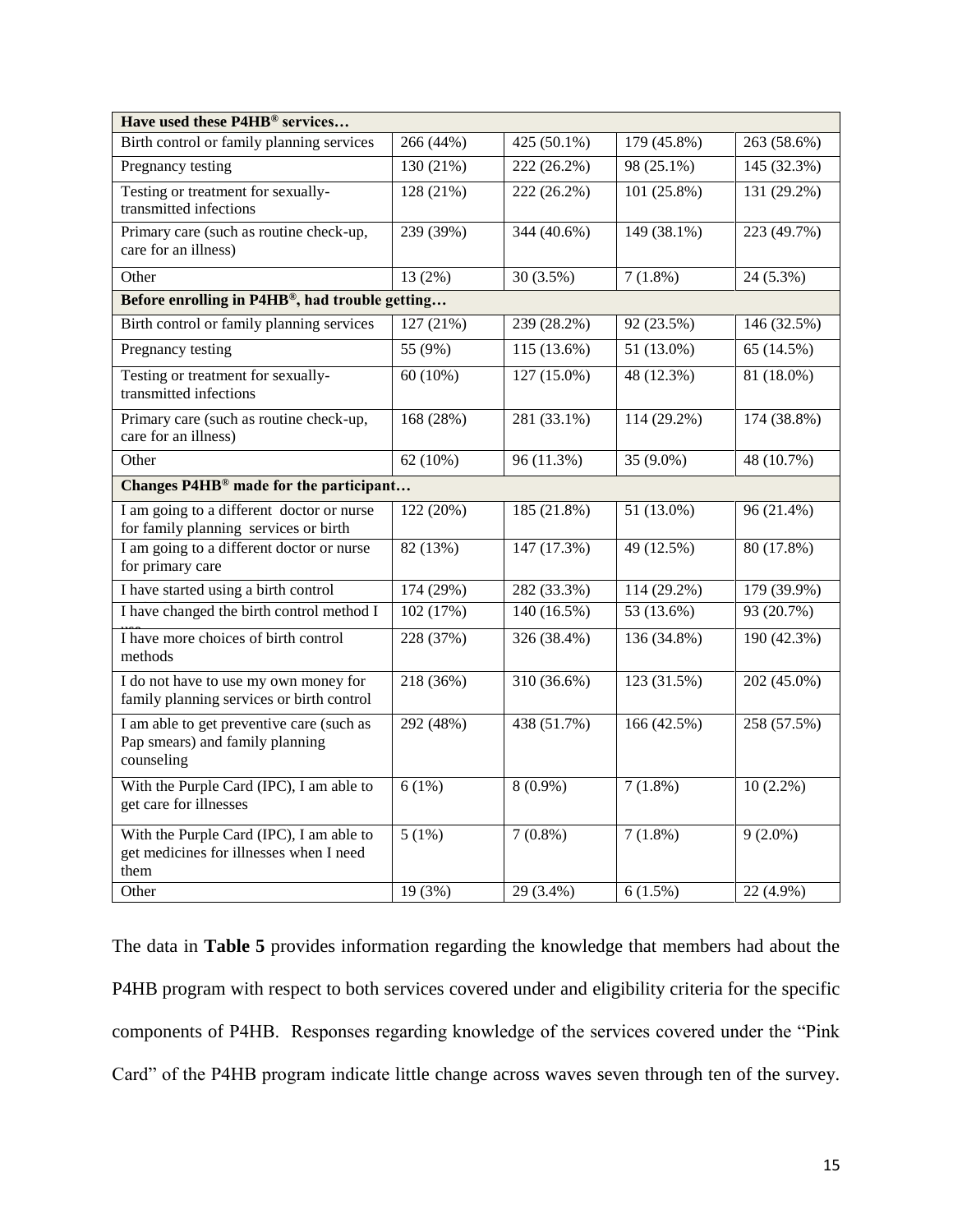Approximately one third of respondents across all waves were aware of coverage for birth control services and methods, Pap smear and pelvic exam, and pregnancy testing. Fewer than 30% across all waves had knowledge of coverage of screening and for sexually transmitted infections and follow-up of an abnormal Pap smear. Knowledge of other covered services was substantially lower. For example, a range of only 11-15% of respondents from the last four survey waves reported being aware of coverage for vitamins with folic acid and coverage for certain vaccinations. There was very little understanding of the coverage afforded under the "Purple Card" across the last four waves of the survey, with 1.8% or fewer of respondents correctly identifying the covered services. Of importance in interpreting the member survey results concerning the "Purple Card", the surveyed members are asked to skip the questions of the survey that are not pertinent to them and there is a 'not applicable' response option, such that the member survey is not asking women who are only participating in the FP only component about the IPC eligibility criteria and covered services. Considering this, it is particularly clear that additional outreach must occur so that women are not confused about the eligibility requirements and covered services for the IPC ("Purple Card") component of the P4HB program.

Responses indicate that member knowledge and understanding of P4HB eligibility criteria remains quite low. The percentage responding correctly to the range of eligibility criteria for the FP ("Pink Card") component of the P4HB program has remained fairly consistent across waves seven through ten of the survey, with some variation in correct knowledge of the specific eligibility criteria. Throughout waves seven through ten of the survey, between one third to one half of participants knew of the age, residential, and citizenship requirements; between one quarter to one third knew of the household income criteria; and fewer than one quarter knew of the other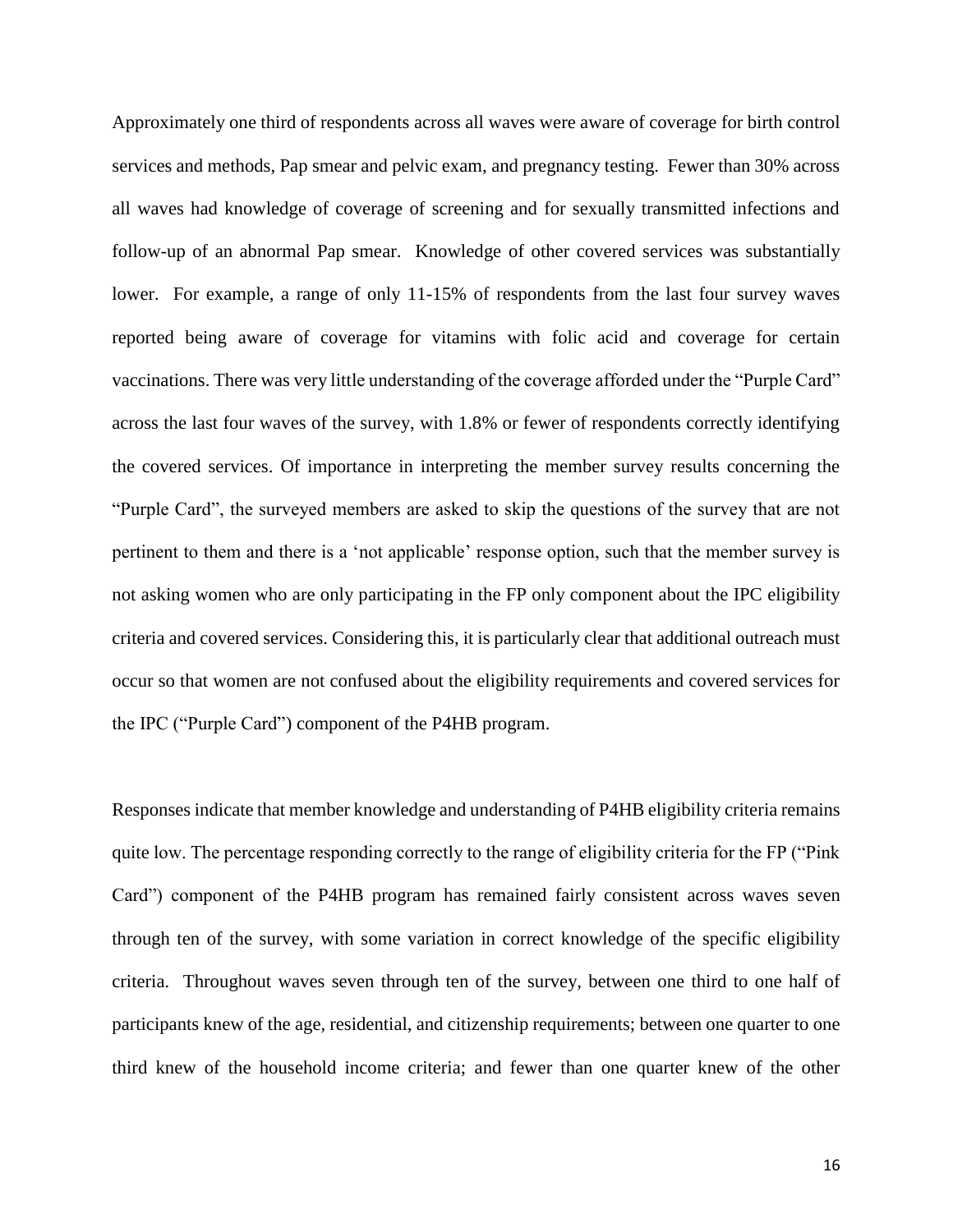insurance criteria. Knowledge and understanding of the eligibility criteria for the IPC ("Purple Card") component of the Demonstration remained low with approximately 3% or fewer being aware of the various criteria across waves seven through ten of the survey.

| Table 5. Knowledge of Members about P4HB®                                               |                                                                          |                                                                          |                                                                          |                                                                                     |  |  |  |  |  |
|-----------------------------------------------------------------------------------------|--------------------------------------------------------------------------|--------------------------------------------------------------------------|--------------------------------------------------------------------------|-------------------------------------------------------------------------------------|--|--|--|--|--|
| Knowledge of                                                                            | 7th Wave<br>$N = 611$<br><b>Responses</b><br>$n\left(\frac{0}{0}\right)$ | 8th Wave<br>$N = 848$<br><b>Responses</b><br>$n\left(\frac{9}{6}\right)$ | 9th Wave<br>$N = 391$<br><b>Responses</b><br>$n\left(\frac{9}{6}\right)$ | 10 <sup>th</sup> Wave<br>$N=449$<br><b>Responses</b><br>$n\left(\frac{6}{6}\right)$ |  |  |  |  |  |
| Services available through the "Pink Card" (Family Planning Component)                  |                                                                          |                                                                          |                                                                          |                                                                                     |  |  |  |  |  |
| Birth control services and methods                                                      | 184 (30%)                                                                | 236 (27.8%)                                                              | $110(28.1\%)$                                                            | 147 (32.7%)                                                                         |  |  |  |  |  |
| Pap smear and pelvic exam                                                               | 202 (33%)                                                                | 258 (30.4%)                                                              | 106(27.1%)                                                               | 155(34.5%)                                                                          |  |  |  |  |  |
| Tubal Ligation (tubes tied)                                                             | 37(6%)                                                                   | 51 $(6.0\%)$                                                             | 35 (9.0%)                                                                | 37 (8.2%)                                                                           |  |  |  |  |  |
| Pregnancy testing                                                                       | 178 (29%)                                                                | 220 (25.9%)                                                              | $104(26.6\%)$                                                            | 147 (32.7%)                                                                         |  |  |  |  |  |
| Screening for sexually transmitted infections                                           | 167 (27%)                                                                | 213 (25.1%)                                                              | 94 (24.0%)                                                               | 134 (29.8%)                                                                         |  |  |  |  |  |
| Follow-up of an abnormal Pap smear                                                      | 160 (26%)                                                                | 212 (25.0%)                                                              | $\overline{93}$ (23.8%)                                                  | 130 (29.0%)                                                                         |  |  |  |  |  |
| Treatment for sexually transmitted infections                                           | $\overline{132(22\%)}$                                                   | $\overline{186(21.9\%)}$                                                 | 83 (21.2%)                                                               | 114 (25.4%)                                                                         |  |  |  |  |  |
| Treatment for major problems related to family<br>planning services                     | 103 (17%)                                                                | 141 (16.6%)                                                              | 72 (18.4%)                                                               | 92 (20.5%)                                                                          |  |  |  |  |  |
| Vitamins with folic acid                                                                | 80 (13%)                                                                 | $103(12.1\%)$                                                            | 57 (14.6%)                                                               | 60 (13.4%)                                                                          |  |  |  |  |  |
| Some vaccinations                                                                       | 67(11%)                                                                  | 89 (10.5%)                                                               | 58 (14.8%)                                                               | 60 (13.4%)                                                                          |  |  |  |  |  |
| Non-emergency transportation                                                            | 41 (7%)                                                                  | 44 (5.2%)                                                                | 39 (10.0%)                                                               | 30 (6.7%)                                                                           |  |  |  |  |  |
| Services available through the "Purple Card" (Interpregnancy Care Component)            |                                                                          |                                                                          |                                                                          |                                                                                     |  |  |  |  |  |
| Primary care services (up to 5 visits per year)                                         | 5(1%)                                                                    | $7(0.8\%)$                                                               | $7(1.8\%)$                                                               | $8(1.8\%)$                                                                          |  |  |  |  |  |
| Treatment for medical problems like high blood<br>pressure and diabetes                 | 3(1%)                                                                    | $3(0.4\%)$                                                               | $3(0.8\%)$                                                               | $5(1.1\%)$                                                                          |  |  |  |  |  |
| Medicines for medical problems like high blood<br>pressure and diabetes                 | 3(1%)                                                                    | $4(0.5\%)$                                                               | $2(0.5\%)$                                                               | $5(1.1\%)$                                                                          |  |  |  |  |  |
| Care for drug and alcohol abuse (such as rehab<br>programs)                             | 3(1%)                                                                    | $3(0.4\%)$                                                               | $2(0.5\%)$                                                               | $4(0.9\%)$                                                                          |  |  |  |  |  |
| Some dental services                                                                    | 4(1%)                                                                    | $5(0.6\%)$                                                               | $4(1.0\%)$                                                               | $5(1.1\%)$                                                                          |  |  |  |  |  |
| Non-emergency transportation                                                            | 4(1%)                                                                    | $4(0.5\%)$                                                               | $1(0.3\%)$                                                               | 3(0.7%)                                                                             |  |  |  |  |  |
| Nurse case management/Resource Mother                                                   | 5(1%)                                                                    | $5(0.6\%)$                                                               | $4(1.0\%)$                                                               | 6(1.3%)                                                                             |  |  |  |  |  |
| <b>Eligibility for 'Pink Card' (Family Planning Component)</b>                          |                                                                          |                                                                          |                                                                          |                                                                                     |  |  |  |  |  |
| Be between 18-44 years of age                                                           | 204 (33%)                                                                | 281 (33.1%)                                                              | 133 (34.0%)                                                              | 178 (39.6%)                                                                         |  |  |  |  |  |
| Be a resident of Georgia                                                                | 212 (35%)                                                                | 295 (34.8%)                                                              | 146 (37.3%)                                                              | 188 (41.9%)                                                                         |  |  |  |  |  |
| Be a U.S. Citizen                                                                       | 207 (34%)                                                                | 297 (35.0%)                                                              | 150 (38.4%)                                                              | 201 (44.8%)                                                                         |  |  |  |  |  |
| Have a household income that is at or below 200%<br>of the federal poverty level        | 153 (25%)                                                                | 211 (24.9%)                                                              | 111 (28.4%)                                                              | 146 (32.5%)                                                                         |  |  |  |  |  |
| Not be eligible for Medicaid or the Children's<br>Health Insurance Program (Peach Care) | 113 (19%)                                                                | 165 (19.5%)                                                              | 79 (20.2%)                                                               | 106 (23.6%)                                                                         |  |  |  |  |  |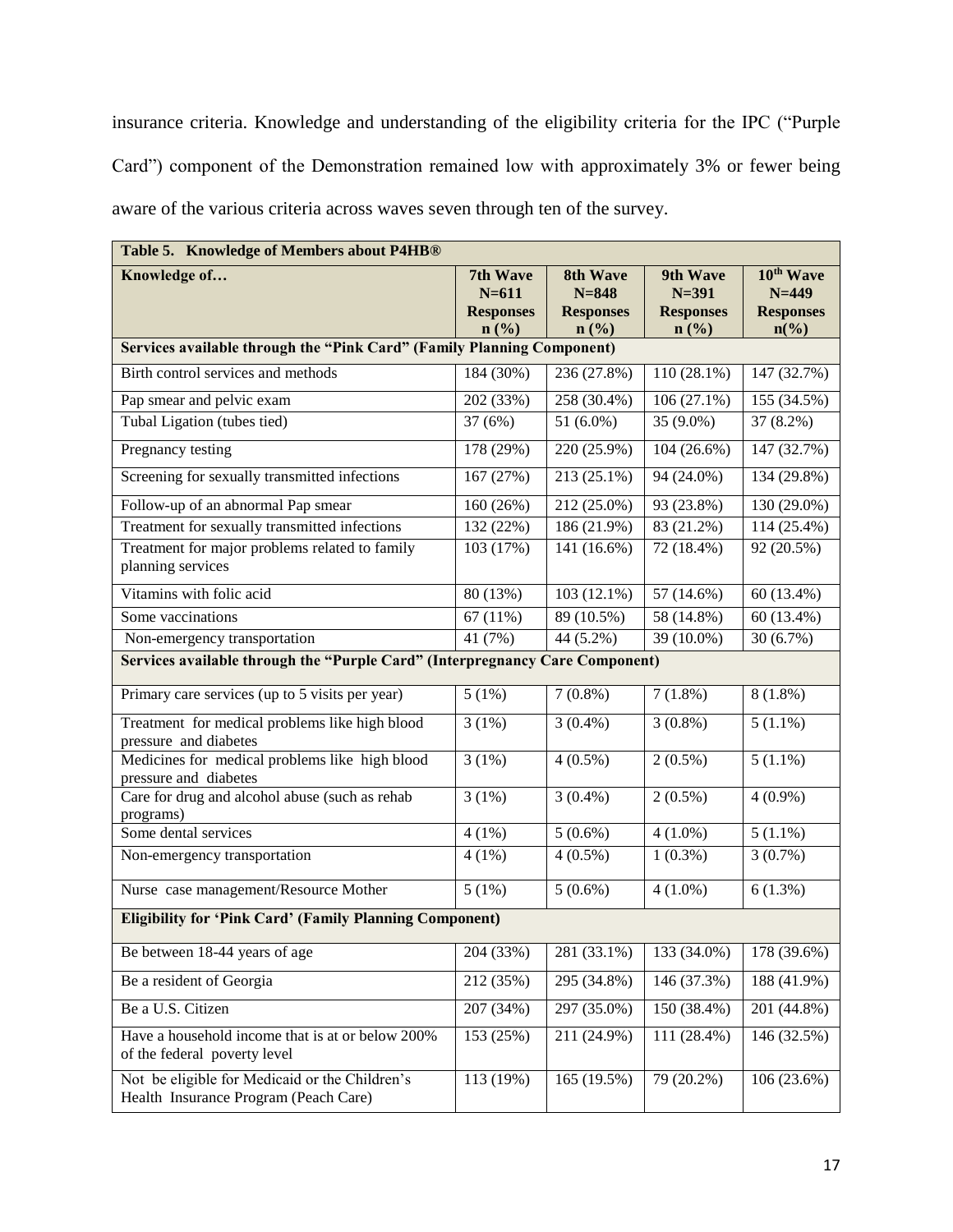| Not otherwise insured for Family FP Services                                      | 108 (18%) | 133 (15.7%) | 86 (22.0%)  | 100(22.3%)  |  |  |  |  |  |
|-----------------------------------------------------------------------------------|-----------|-------------|-------------|-------------|--|--|--|--|--|
| Other                                                                             | 33 (5%)   | 32 (3.8%)   | 9(2.3%)     | 22 (4.9%)   |  |  |  |  |  |
| <b>Eligibility for 'Purple Card' (Interpregnancy Care Component)</b>              |           |             |             |             |  |  |  |  |  |
| Be between 18-44 years of age                                                     | $11(2\%)$ | 14 (1.7%)   | 13 (3.3%)   | $11(2.4\%)$ |  |  |  |  |  |
| Be a resident of Georgia                                                          | 11(2%)    | 13 (1.5%)   | $13(3.3\%)$ | $15(3.3\%)$ |  |  |  |  |  |
| Be a U.S. Citizen                                                                 | 12(2%)    | $15(1.8\%)$ | $12(3.1\%)$ | $14(3.1\%)$ |  |  |  |  |  |
| Have a household income that is at or below 200%<br>of the federal poverty level  | $10(2\%)$ | $12(1.4\%)$ | $11(2.8\%)$ | $11(2.4\%)$ |  |  |  |  |  |
| Not be eligible for Medicaid or the Children's<br>Health Insurance Program (CHIP) | $4(1\%)$  | $10(1.2\%)$ | $10(2.6\%)$ | $9(2.0\%)$  |  |  |  |  |  |
| Not otherwise insured for health care services                                    | $4(1\%)$  | $9(1.1\%)$  | $9(2.3\%)$  | $7(1.6\%)$  |  |  |  |  |  |
| Delivered a baby weighing $<$ 3 pounds 5 ounces<br>since January 1, 2011          | $4(1\%)$  | $10(1.2\%)$ | 5(1.3%)     | $6(1.3\%)$  |  |  |  |  |  |
| Other                                                                             | $0(0\%)$  | $0(0\%)$    | $0(0\%)$    | $1(0.2\%)$  |  |  |  |  |  |

The data in **Table 6** provides information about covered service utilization by members. Among the women surveyed who were enrolled in the FP ("Pink Card") component, the most commonly utilized services were quite consistent from survey waves seven through ten. The most commonly utilized services under the "Pink Card", according to members' responses, were: both birth control services and methods (approximately 41% to 44%) and Pap smears and pelvic exams (approximately 40% to 50%) across survey waves seven through ten, and testing for pregnancy and sexually transmitted infections (approximately 24% to 27%). The least commonly utilized services under the "Pink Card" were non-emergency transportation (1.5% to 3.9%) and vaccinations (4.5% to 7.3%). Of note is the fact that non-emergency transportation is not a covered service under the "Pink Card".

Among the women surveyed who were enrolled in the IPC ("Purple Card") component, there were notable increases in the proportion of respondents who reported using a range of services (noting that much lower percentages reported service utilization for wave seven such that comparisons will consider waves eight through ten). From survey wave eight through ten there was a substantial increase in the percentage of respondents who reported using a range of primary care and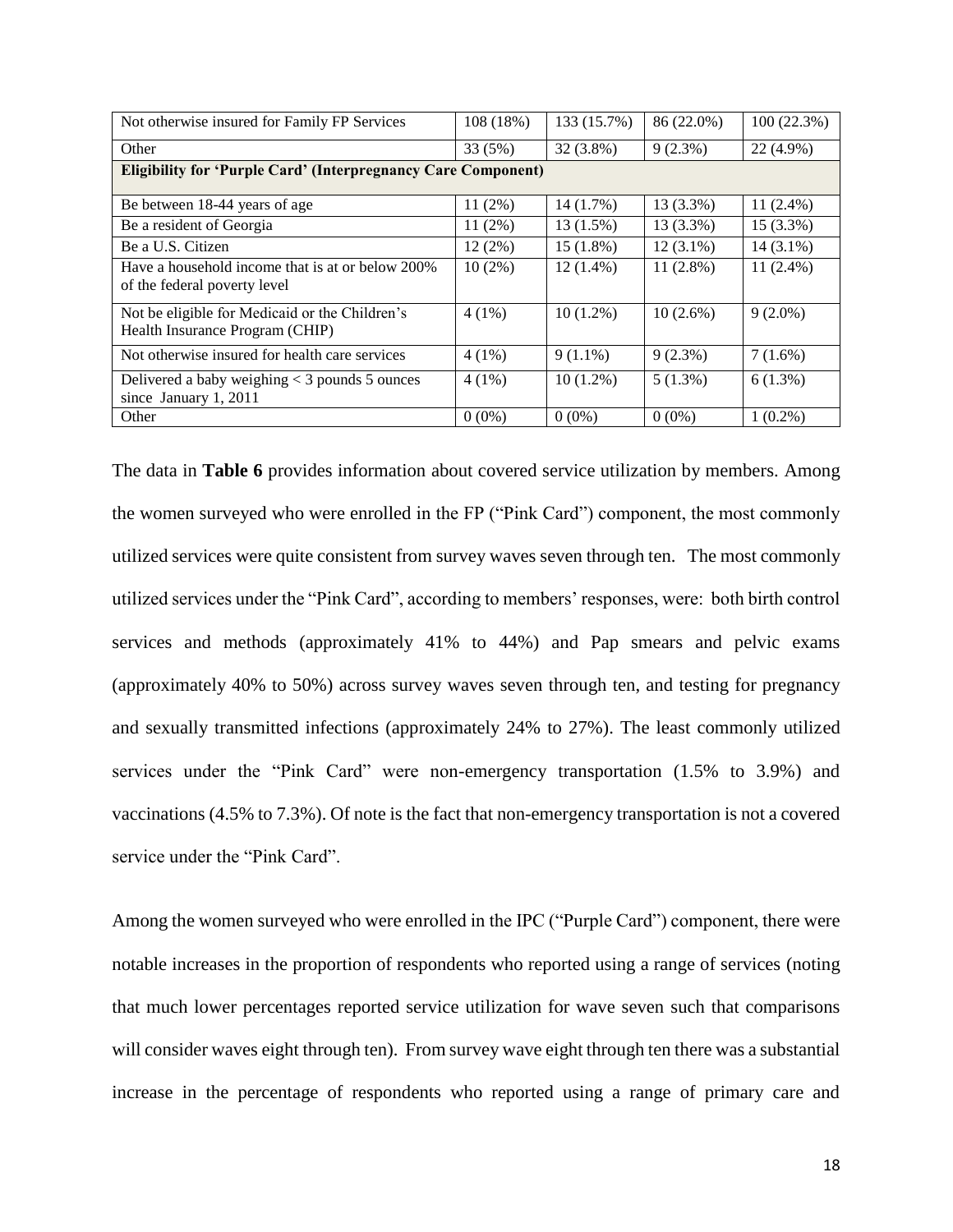preventive services, including treatment for medical problems such as hypertension and diabetes (from approximately 3% to 18%), care for drug and alcohol abuse (from 0% to 4.5%), Pap smear and pelvic exam services (from approximately 25% to 40%), receipt of vitamins (from approximately 8% to 18%), and receipt of vaccinations (from approximately 3% to 13%). In addition, there were also notable increases in the percentage of respondents who reported using a range of family planning services, including pregnancy testing (from approximately 16% to 31%), screening for sexually transmitted infections (from approximately 11% to 23%), treatment for sexually transmitted infections (from approximately 0.5% to 18%), and treatment for major problems related to family planning services (from approximately 9% to 27%).

| Table 6. Services Used by Members of P4HB <sup>®</sup> |            |                  |                                                 |             |                  |                         |                       |            |  |
|--------------------------------------------------------|------------|------------------|-------------------------------------------------|-------------|------------------|-------------------------|-----------------------|------------|--|
| <b>SERVICES USED</b>                                   |            | <b>7th Wave</b>  |                                                 | 8th Wave    |                  | 9th Wave                | 10 <sup>th</sup> Wave |            |  |
|                                                        |            | $N = 371**$      | $N = 524**$                                     |             | $N = 274$ **     |                         | $N = 324$ **          |            |  |
|                                                        |            | <b>Responses</b> | <b>Responses</b>                                |             | <b>Responses</b> |                         | Responses $n$ (%)     |            |  |
|                                                        | n (% )     |                  | $\mathbf{n}(\%)$<br>$n\left(\frac{0}{0}\right)$ |             |                  |                         |                       |            |  |
| <b>Component of P4HB®</b>                              | "Pink      | "Purple          | "Pink"                                          | "Purple     | "Pink            | "Purple                 | "Pink"                | "Purple    |  |
|                                                        | Card"      | Card"            | Card"                                           | Card"       | Card"            | Card"                   | Card"                 | Card"      |  |
|                                                        | $n = 344$  | $n = 27$         | $n = 489$                                       | $n = 35$    | $n = 254$        | $n = 20$                | $n = 302$             | $n = 22$   |  |
| Birth control services and                             | 151        | $\mathfrak{D}$   | 211                                             | 9           | 105              | $\overline{4}$          | 135                   | 7          |  |
| methods                                                | $(43.9\%)$ | $(7.4\%)$        | $(43.1\%)$                                      | (25.7%)     | $(41.3\%)$       | $(20.0\%)$              | $(44.7\%)$            | $(31.8\%)$ |  |
| Family planning visit                                  | 101        |                  | 160                                             | $\mathbf Q$ | 79               | $\overline{\mathbf{5}}$ | 96                    | 6          |  |
|                                                        | $(29.4\%)$ | $(3.7\%)$        | (32.7%)                                         | (25.7%)     | $(31.1\%)$       | $(25.0\%)$              | $(31.8\%)$            | (27.3%)    |  |
| Pap smear and pelvic                                   | 172        |                  | 223                                             | 9           | 102              | 6                       | 142                   | 9          |  |
| exam                                                   | $(50\%)$   | $(3.7\%)$        | $(45.6\%)$                                      | (25.7%)     | $(40.2\%)$       | $(30.0\%)$              | $(47.0\%)$            | $(40.9\%)$ |  |
| Tubal Ligation (tubes                                  | 5          | $\Omega$         | 9                                               |             | 8                | $\Omega$                | 10                    | 2          |  |
| tied)                                                  | $(1.5\%)$  | $(0\%)$          | $(1.8\%)$                                       | $(2.9\%)$   | $(3.1\%)$        | $(0\%)$                 | $(3.3\%)$             | $(9.1\%)$  |  |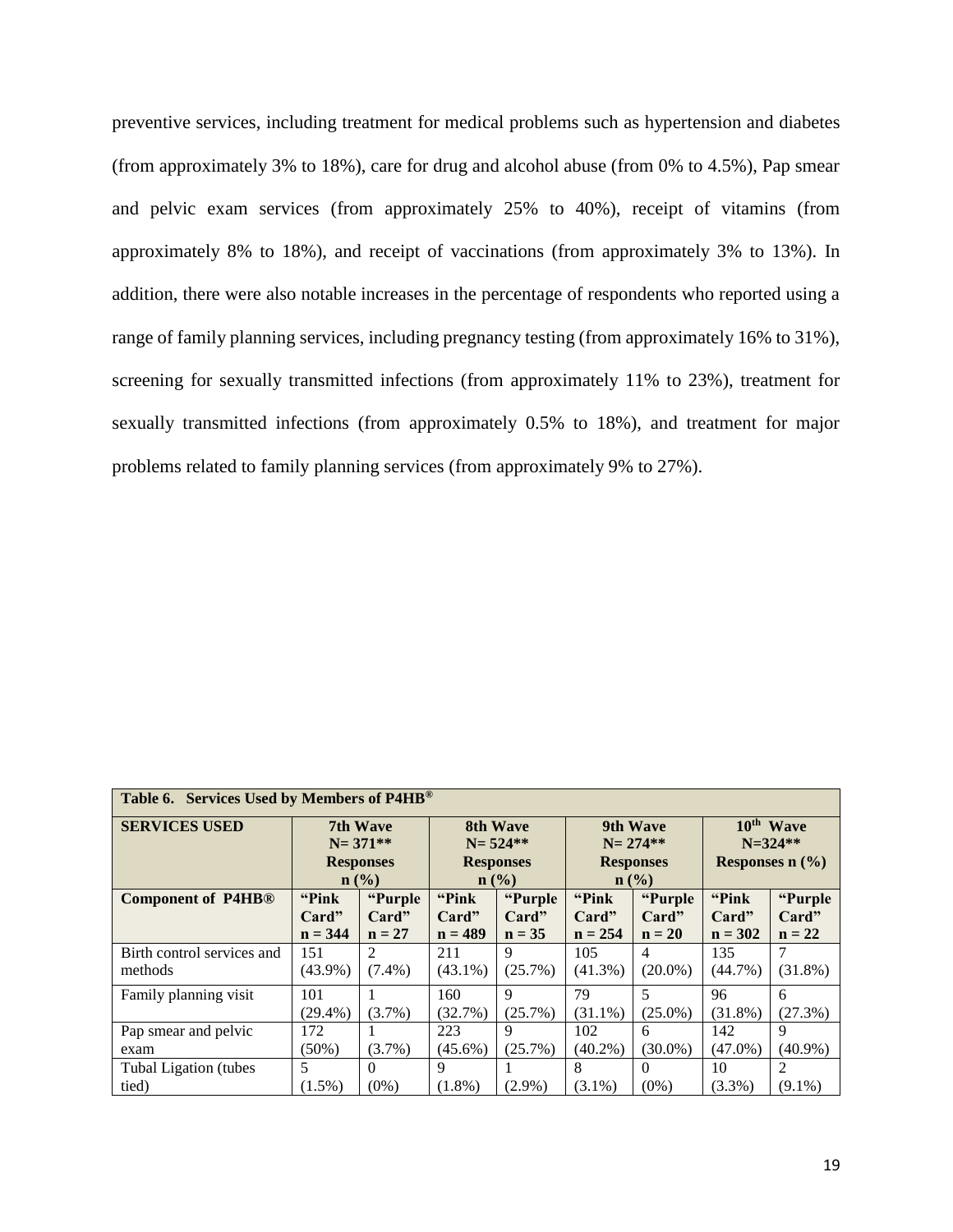| Pregnancy testing         | 91              | $\mathbf{0}$   | 119             | 6              | 67              | 3                      | $\overline{81}$ | 7                        |
|---------------------------|-----------------|----------------|-----------------|----------------|-----------------|------------------------|-----------------|--------------------------|
|                           | $(26.5\%)$      | $(0\%)$        | $(24.3\%)$      | (16.7%)        | $(26.4\%)$      | $(15.0\%)$             | $(26.8\%)$      | $(31.8\%)$               |
| Screening for sexually    | 93              | $\Omega$       | 131             | $\overline{5}$ | 66              | $\mathcal{D}_{\alpha}$ | 85              | $\overline{\phantom{0}}$ |
| transmitted infections    | (27%)           | $(0\%)$        | $(26.8\%)$      | $(11.4\%)$     | $(26.0\%)$      | $(10.0\%)$             | $(28.1\%)$      | (22.7%)                  |
| Follow-up of an           | $\overline{60}$ | 1              | $\overline{90}$ | $\overline{2}$ | $\overline{56}$ | $\overline{5}$         | 62              | $\overline{7}$           |
| abnormal Pap smear        | $(17.4\%)$      | $(3.7\%)$      | $(18.4\%)$      | $(5.7\%)$      | $(22.0\%)$      | $(25.0\%)$             | $(20.5\%)$      | $(31.8\%)$               |
| Treatment for sexually    | 49              | $\overline{0}$ | $\overline{70}$ | $\overline{4}$ | 42              | $\mathbf{1}$           | 48              | $\overline{4}$           |
| transmitted infections    | $(14.2\%)$      | $(0\%)$        | $(14.3\%)$      | $(0.5\%)$      | $(16.5\%)$      | $(5.0\%)$              | $(15.9\%)$      | $(18.2\%)$               |
| Treatment for major       | $\overline{27}$ | $\overline{0}$ | 41              | $\overline{3}$ | 26              | $\mathbf{1}$           | $\overline{34}$ | $\overline{6}$           |
| problems related to       | $(7.8\%)$       | $(0\%)$        | $(8.3\%)$       | $(8.6\%)$      | $(10.2\%)$      | $(5.0\%)$              | $(11.3\%)$      | (27.3%)                  |
| family planning services  |                 |                |                 |                |                 |                        |                 |                          |
| Vitamins with folic acid  | 24              | $\mathbf{0}$   | 34              | $\overline{3}$ | 22              | $\overline{2}$         | 23              | $\overline{4}$           |
|                           | (7%)            | $(0\%)$        | $(7.0\%)$       | $(8.6\%)$      | $(8.7\%)$       | $(10.0\%)$             | $(7.6\%)$       | $(18.2\%)$               |
| Any vaccinations          | 17              | $\Omega$       | 22              | 1              | 15              | $\mathbf{1}$           | 22              | $\mathcal{L}$            |
|                           | (5%)            | $(0\%)$        | $(4.5\%)$       | $(2.9\%)$      | $(5.9\%)$       | $(5.0\%)$              | $(7.3\%)$       | $(13.6\%)$               |
| Non-emergency             | 5               | 1              | 12              | $\mathfrak{D}$ | 10              | $\Omega$               | 5               | 3                        |
| transportation            | $(1.5\%)$       | (3.7%)         | $(2.5\%)$       | $(5.7\%)$      | $(3.9\%)$       | $(0\%)$                | (1.7%)          | $(13.6\%)$               |
| Primary care services (up | $---$           | $\mathfrak{D}$ | $\frac{1}{2}$   | $\mathcal{F}$  | $---$           | $\mathbf{3}$           | $\frac{1}{2}$   | 6                        |
| to 5 visits per year)     |                 | $(7.4\%)$      |                 | $(8.6\%)$      |                 | $(15.0\%)$             |                 | (27.3%)                  |
| Treatment for medical     | $- - - -$       | 1              | -----           | $\overline{2}$ | -----           | $\Omega$               | -----           | 3                        |
| problems like high blood  |                 | $(3.7\%)$      |                 | $(5.7\%)$      |                 | $(0\%)$                |                 | $(13.6\%)$               |
| pressure and diabetes     |                 |                |                 |                |                 |                        |                 |                          |
| Medicines for medical     | $- - - - -$     | $\mathbf{1}$   | $- - - - -$     | $\mathbf{1}$   | $- - - - -$     | $\mathbf{0}$           | -----           | $\overline{4}$           |
| problems like high blood  |                 | $(3.7\%)$      |                 | $(2.9\%)$      |                 | $(0\%)$                |                 | $(18.2\%)$               |
| pressure and diabetes     |                 |                |                 |                |                 |                        |                 |                          |
| Care for drug and alcohol | $---$           | $\mathbf{1}$   | -----           | $\Omega$       | -----           | $\overline{0}$         | -----           | $\mathbf{1}$             |
| abuse (such as rehab      |                 | $(3.7\%)$      |                 | $(0.0\%)$      |                 | $(0\%)$                |                 | $(4.5\%)$                |
| programs)                 |                 |                |                 |                |                 |                        |                 |                          |
| Any dental services       |                 | $\mathbf{1}$   |                 | $\mathbf{1}$   | $- - - - - -$   | $\mathbf{0}$           | ------          | 3                        |
|                           |                 | $(3.7\%)$      |                 | $(2.9\%)$      |                 | $(0\%)$                |                 | $(13.6\%)$               |
| Nurse case                | -------         | 1              | --------        | 3              | -------         | $\overline{0}$         | -------         | $\overline{\mathcal{L}}$ |
| management/Resource       |                 | $(3.7\%)$      |                 | $(8.6\%)$      |                 | $(0\%)$                |                 | (18.2%)                  |
| Mother                    |                 |                |                 |                |                 |                        |                 |                          |

\*\* Note: The sample size for this component of the survey is 371, 524, 274 and 324 respectively as only those members who were classified as being enrolled in either the FP only ("Pink Card") or the IPC ("Purple Card") components were included. The results (percentages) are reported per the populations surveyed.

**Table 7** summarizes the members' responses to the problems they have encountered with the

P4HB program since enrollment. Across waves seven through ten of the survey, there were not consistent notable changes in the percentage of respondents reporting particular problems with the FP only ("Pink Card") component or the IPC ("Purple Card") component. For the FP only component, the most commonly cited problems reported across survey waves seven through ten were in finding a doctor or nurse to take P4HB clients (ranged from approximately 4% to 12%) and having to wait too long to get services (ranged from 5% to 10%). The most commonly cited problems reported among the IPC clients were similar to those for the FP only clients, with 7-11%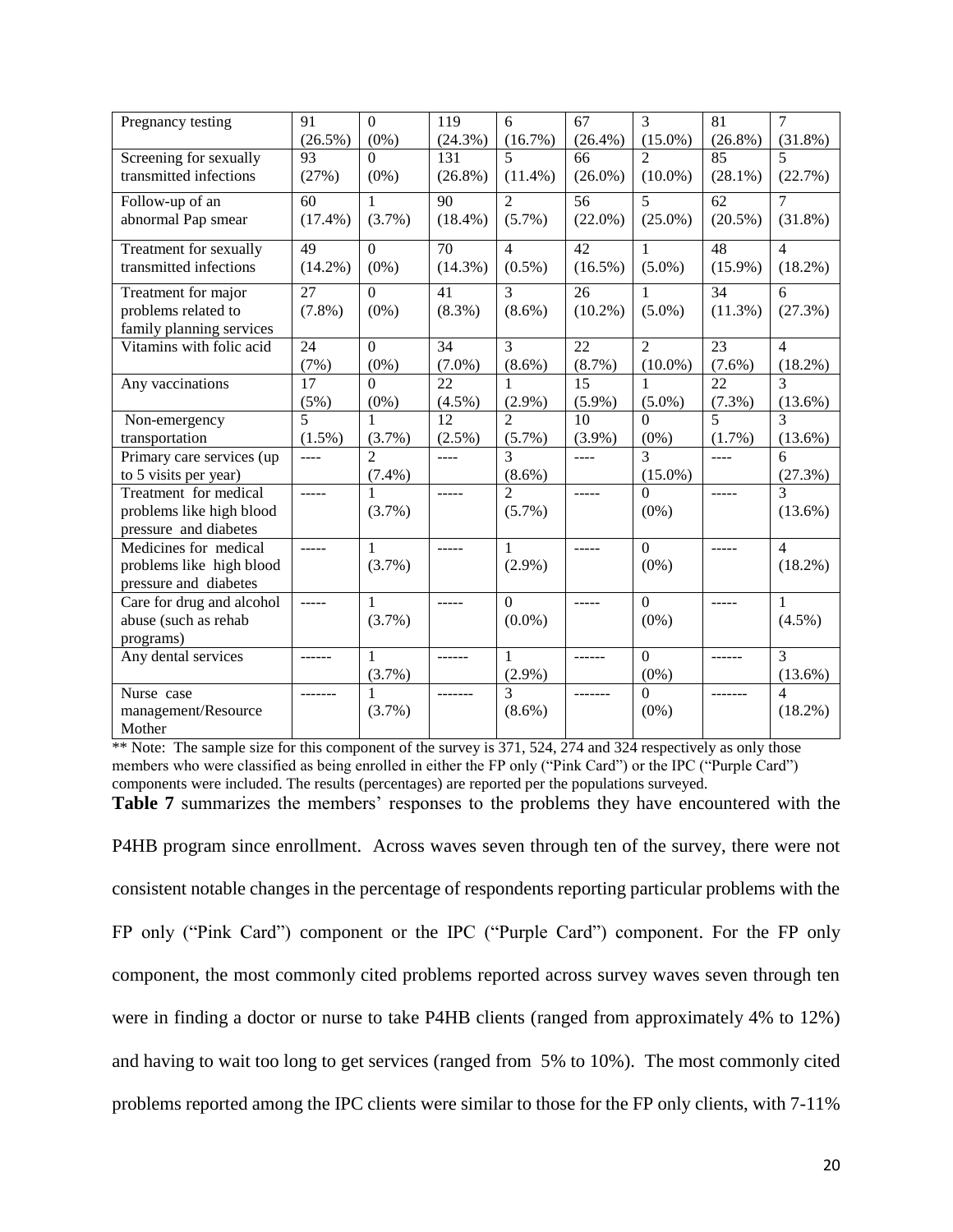reporting problems finding a doctor or nurse to take P4HB and 5-9% reporting having to wait too

long to get services.

| Table 7. Problems Encountered by Members Enrolled in P4HB® |                 |                  |                 |                  |                |                  |                |                       |  |
|------------------------------------------------------------|-----------------|------------------|-----------------|------------------|----------------|------------------|----------------|-----------------------|--|
|                                                            |                 | 7th Wave         | <b>8th Wave</b> |                  |                | 9th Wave         |                | 10 <sup>th</sup> Wave |  |
| <b>Problems Under</b>                                      |                 | $N = 371**$      |                 | $N = 524**$      | $N = 274**$    |                  |                | $N = 324**$           |  |
| P4HB®                                                      |                 | <b>Responses</b> |                 | <b>Responses</b> |                | <b>Responses</b> |                | Responses $n$ (%)     |  |
|                                                            |                 | n(%)             |                 | n(%)             |                | n(%)             |                |                       |  |
|                                                            | "Pink           | "Purple          | "Pink           | "Purple          | "Pink          | "Purple          | "Pink          | "Purple               |  |
|                                                            | Card"           | Card"            | Card"           | Card"            | Card"          | Card"            | Card"          | Card"                 |  |
|                                                            | $n = 344$       | $n = 27$         | $n = 489$       | $n = 35$         | $n = 254$      | $n = 20$         | $n = 302$      | $n = 22$              |  |
| I cannot get the family                                    | 26              | 1                | 37              | $\mathcal{E}$    | 24             | $\Omega$         | 14             | 1                     |  |
| planning services I                                        | $(7.6\%)$       | $(3.7\%)$        | $(7.6\%)$       | $(8.6\%)$        | $(9.4\%)$      | $(0\%)$          | $(4.6\%)$      | $(4.5\%)$             |  |
| want                                                       |                 |                  |                 |                  |                |                  |                |                       |  |
| I cannot get referrals                                     | 27              | $\mathbf{1}$     | 28              | $\overline{2}$   | 23             | $\overline{0}$   | 20             | $\Omega$              |  |
| or follow-up for care I                                    | $(7.8\%)$       | $(3.7\%)$        | $(5.7\%)$       | $(5.7\%)$        | $(9.1\%)$      | $(0\%)$          | $(6.6\%)$      | $(0.0\%)$             |  |
| need                                                       |                 |                  |                 |                  |                |                  |                |                       |  |
| I cannot find a doctor                                     | 44              | $\overline{2}$   | 59              | $\overline{4}$   | 11             | $\mathbf{1}$     | 32             | 1                     |  |
| or nurse willing to take                                   | $(12.8\%)$      | $(7.4\%)$        | $(12.1\%)$      | $(11.4\%)$       | $(4.3\%)$      | $(5.0\%)$        | $(10.6\%)$     | $(4.5\%)$             |  |
| <b>P4HB</b> clients                                        |                 |                  |                 |                  |                |                  |                |                       |  |
| I don't want to leave                                      | 18              | $\overline{0}$   | 28              | 2                | $\mathbf Q$    | $\overline{0}$   | 12             | $\mathbf{1}$          |  |
| my current doctor or                                       | $(5.2\%)$       | $(0\%)$          | (5.7%)          | $(5.7\%)$        | $(3.5\%)$      | $(0\%)$          | $(4.0\%)$      | $(4.5\%)$             |  |
| nurse                                                      |                 |                  |                 |                  |                |                  |                |                       |  |
| I have to wait too long                                    | 36              | $\overline{2}$   | 38              | $\overline{2}$   | 12             | $\overline{0}$   | 28             | $\mathbf{1}$          |  |
| to get services                                            | $(10.5\%)$      | $(7.4\%)$        | $(7.8\%)$       | $(5.7\%)$        | $(4.7\%)$      | $(0\%)$          | $(9.3\%)$      | $(4.5\%)$             |  |
| I do not have                                              | 17              | $\Omega$         | 27              | $\overline{2}$   | 26             | $\mathbf{1}$     | 7              | $\Omega$              |  |
| transportation                                             | $(4.9\%)$       | $(0\%)$          | $(5.5\%)$       | $(5.7\%)$        | $(10.2\%)$     | $(5.0\%)$        | $(2.3\%)$      | $(0.0\%)$             |  |
| I cannot get to the                                        | 21              | $\mathbf{1}$     | $\overline{17}$ | $\overline{2}$   | 31             | $\mathbf{1}$     | 11             | 1                     |  |
| doctor or nurse when                                       | $(6.1\%)$       | $(3.7\%)$        | (3.5%)          | $(5.7\%)$        | $(12.2\%)$     | $(5.0\%)$        | $(3.6\%)$      | $(4.5\%)$             |  |
| they are open                                              |                 |                  |                 |                  |                |                  |                |                       |  |
| My P4HB doctor or                                          | $\overline{7}$  | $\overline{0}$   | $\overline{17}$ | $\mathbf{1}$     | 41             | $\mathbf{1}$     | 11             | $\overline{0}$        |  |
| nurse will not prescribe                                   | $(2.0\%)$       | $(0\%)$          | $(3.5\%)$       | $(2.9\%)$        | $(16.1\%)$     | $(5.0\%)$        | $(3.6\%)$      | $(0.0\%)$             |  |
| the birth control                                          |                 |                  |                 |                  |                |                  |                |                       |  |
| method I want to use                                       |                 |                  |                 |                  |                |                  |                |                       |  |
| Other                                                      | $\overline{17}$ | 6                | 21              | 9                | $\overline{7}$ | 13               | $\overline{8}$ | 11                    |  |
|                                                            | $(4.9\%)$       | $(22.2\%)$       | $(4.3\%)$       | (25.7%)          | $(2.8\%)$      | $(65.0\%)$       | $(2.6\%)$      | $(50.0\%)$            |  |

\*\* Note: The sample size for this component of the survey is 371, 524, 274, and 324 respectively as only those members who were classified as being enrolled in either the FP only ("Pink Card") or the IPC ("Purple Card") components were included. The results (percentages) are reported per the populations surveyed.

Data displayed in **Tables 8** and **9** concern members' reported needs for more information or difficulties in understanding the P4HB program. There were no consistent changes in members' reported information needs across survey waves seven through ten (**Table 8**). Notably, in the most recent wave of the survey from approximately 18% to 25% of respondents reported a need for more information regarding all areas surveyed, including where to go for services, services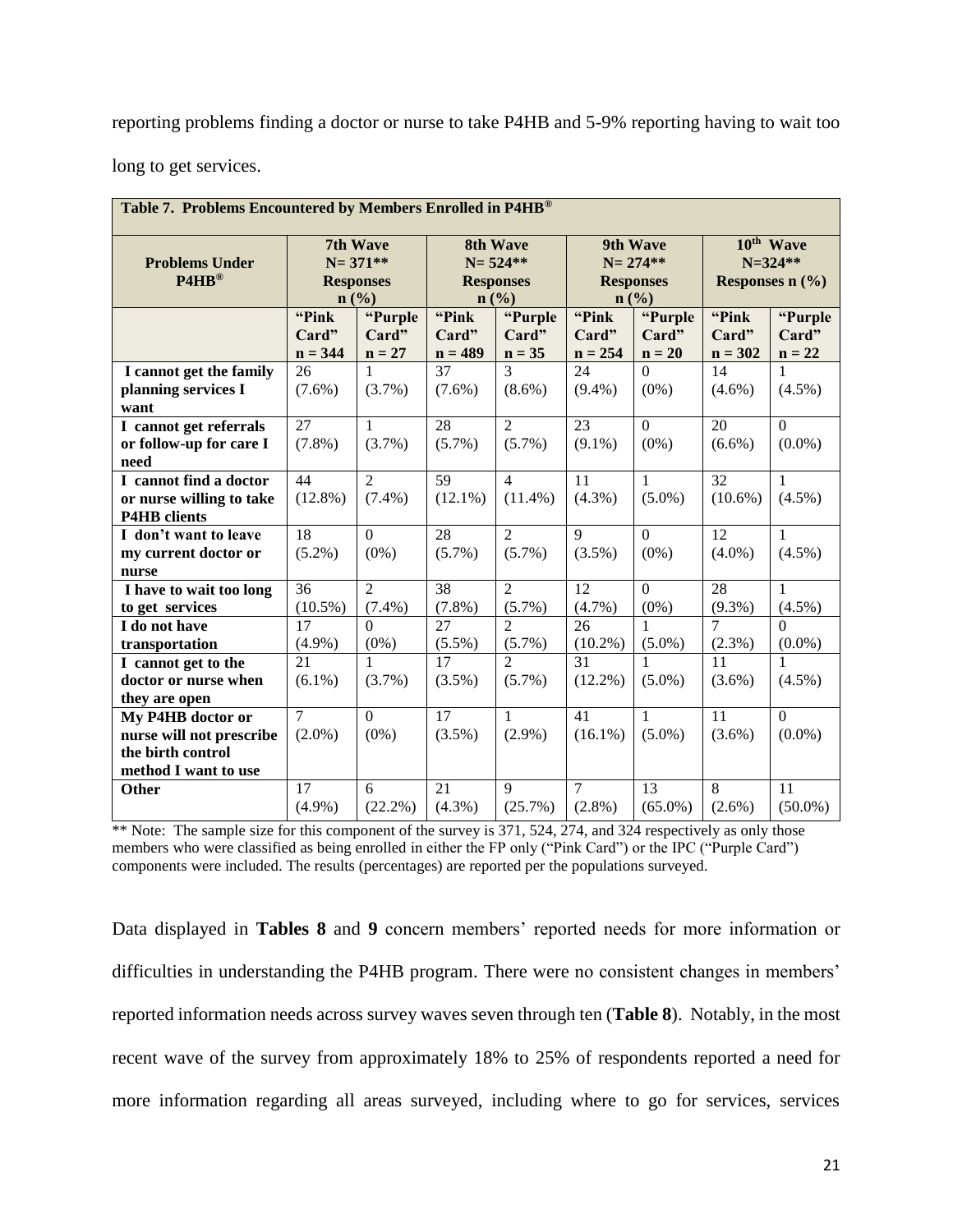available, and cost of services. Likewise, there was little change regarding members' reported areas of P4HB that were hard to understand with no consistent trends noted (**Table 9**).

| Table 8. Information Needs about P4HB <sup>®</sup> |                                                                        |                                                   |                                                   |                                                             |  |  |  |  |  |
|----------------------------------------------------|------------------------------------------------------------------------|---------------------------------------------------|---------------------------------------------------|-------------------------------------------------------------|--|--|--|--|--|
| <b>Type of Information</b>                         | 7th Wave<br>$N = 611$<br><b>Responses</b>                              | 8th Wave<br>$N = 848$<br><b>Responses</b>         | 9th Wave<br>$N = 391$<br><b>Responses</b>         | 10 <sup>th</sup> Wave<br>$N = 449$<br><b>Reponses</b>       |  |  |  |  |  |
|                                                    | <b>Needs More</b><br><b>Information</b><br>$n\left(\frac{0}{0}\right)$ | <b>Needs More</b><br><b>Information</b><br>n (% ) | <b>Needs More</b><br><b>Information</b><br>n (% ) | <b>Needs More</b><br><b>Information</b><br>$\mathbf{n}(\%)$ |  |  |  |  |  |
| Where to go for service                            | $100(16\%)$                                                            | 147 (17.3%)                                       | $40(10.2\%)$                                      | 82 (18.3%)                                                  |  |  |  |  |  |
| Services available with the Pink Card              | 132 (22%)                                                              | 187 (22.1%)                                       | 59 (15.1%)                                        | 110 (24.5%)                                                 |  |  |  |  |  |
| Services available with the Purple Card            | 95 (16%)                                                               | 134 (15.8%)                                       | 44 (11.3%)                                        | 91 (20.3%)                                                  |  |  |  |  |  |
| Cost of services                                   | 115 (19%)                                                              | 161 (18.9%)                                       | 51 (13.0%)                                        | 94 (20.9%)                                                  |  |  |  |  |  |

| Table 9. Areas of P4HB <sup>®</sup> that Were Hard to Understand |                  |                             |                  |                              |                  |                               |                  |                       |
|------------------------------------------------------------------|------------------|-----------------------------|------------------|------------------------------|------------------|-------------------------------|------------------|-----------------------|
| Area                                                             | 7th Wave         |                             | 8th Wave         |                              | 9th Wave         | 10 <sup>th</sup> Wave         |                  |                       |
|                                                                  | $N=371***$       |                             | $N = 524$ ***    |                              | $N = 274$ ***    | N=324 <sup>**</sup> Responses |                  |                       |
|                                                                  | <b>Responses</b> |                             | <b>Responses</b> |                              | <b>Responses</b> | $\mathbf{n}(\%)$              |                  |                       |
|                                                                  |                  |                             |                  | Hard to Understand $n$ (%)   |                  |                               |                  |                       |
|                                                                  | "Pink"           | "Purple                     | "Pink"           | "Purple                      | "Pink"           | "Purple                       | "Pink"           | "Purple               |
|                                                                  | Card"            | Card"                       | Card"            | Card"                        | Card"            | Card"                         | Card"            | Card"                 |
|                                                                  | $n = 344$        | $n = 27$                    | $n = 489$        | $n = 35$                     | $n = 254$        | $n = 20$                      | $n = 302$        | $n = 22$              |
| Who can get P4HB <sup>®</sup>                                    | 38<br>$(11.0\%)$ | $\mathfrak{D}$<br>$(7.4\%)$ | 48<br>$(9.8\%)$  | $\overline{4}$<br>$(11.4\%)$ | 18<br>$(7.1\%)$  | $(5.0\%)$                     | 35<br>$(11.6\%)$ | $(4.5\%)$             |
| Whether I can get                                                | 38               | 3                           | 41               | $\mathcal{E}$                | 17               | $\theta$                      | $25(8.3\%)$      | 1                     |
| $P4HB^{\circledR}$                                               | $(11.0\%)$       | $(11.1\%)$                  | $(8.4\%)$        | $(8.6\%)$                    | $(6.7\%)$        | $(0\%)$                       |                  | $(4.5\%)$             |
| Complete the paper<br>work to sign up for<br>$PAHB^®$            | 25<br>$(7.3\%)$  | $\mathfrak{D}$<br>$(7.4\%)$ | 29<br>$(5.9\%)$  | $(2.9\%)$                    | 25<br>$(9.8\%)$  | 2<br>$(10.0\%)$               | $18(6.0\%)$      | $\Omega$<br>$(0.0\%)$ |
| Complete the web form                                            | 23               | $\mathcal{D}_{\mathcal{L}}$ | 32               | $\mathcal{L}$                | $\mathbf{Q}$     | $\mathbf{1}$                  | 18               | $\Omega$              |
| to sign up for P4HB <sup>®</sup>                                 | $(6.7\%)$        | $(7.4\%)$                   | $(6.5\%)$        | $(5.7\%)$                    | $(3.5\%)$        | $(5.0\%)$                     | $(6.0\%)$        | $(0.0\%)$             |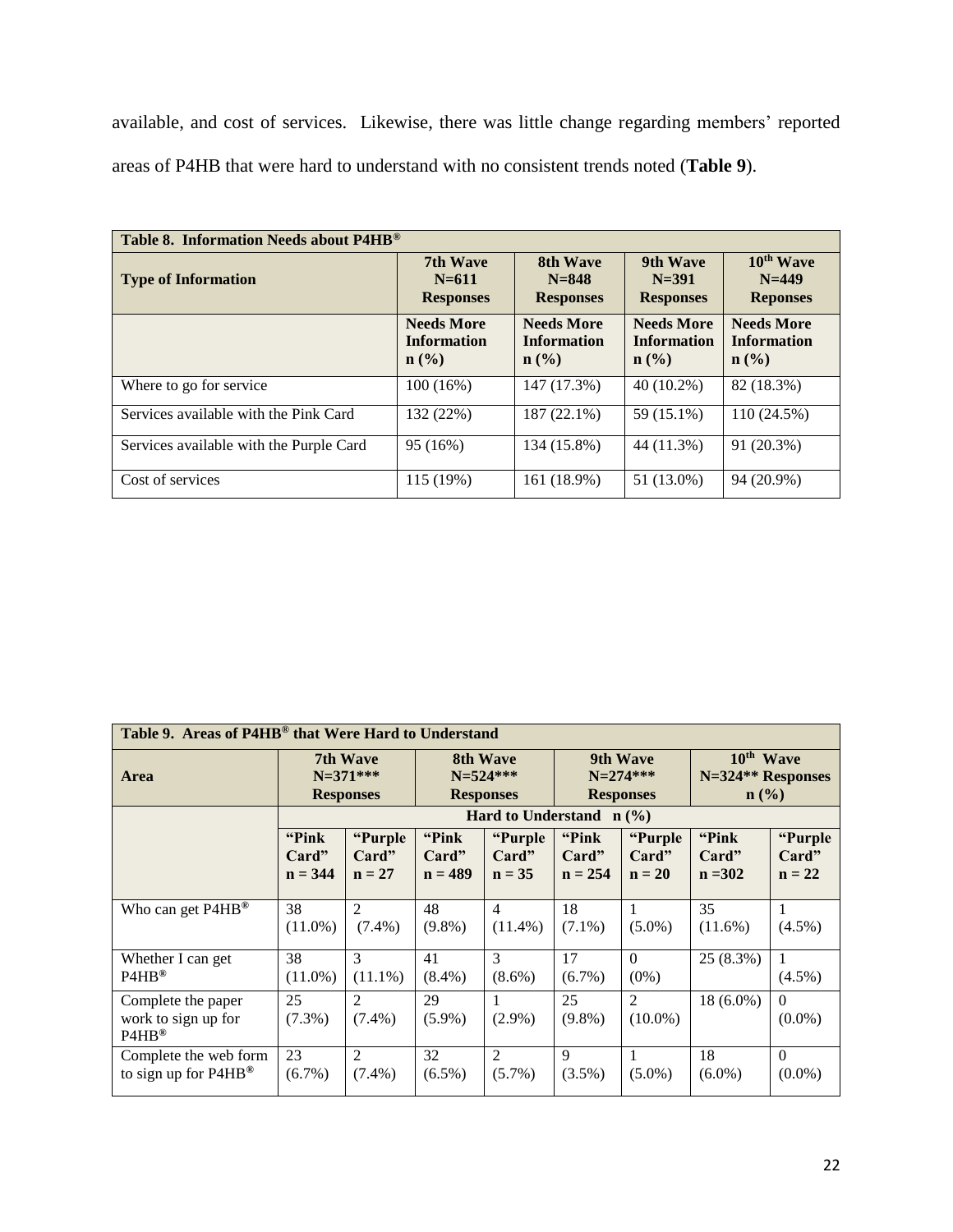| Get the required              | 32         |                | 39         | $\overline{c}$ | 19         | $\theta$   | 21 (7.0%)  | $\theta$   |
|-------------------------------|------------|----------------|------------|----------------|------------|------------|------------|------------|
| documents to sign up          | $(9.3\%)$  | $(3.7\%)$      | $(8.0\%)$  | $(5.7\%)$      | $(7.5\%)$  | $(0\%)$    |            | $(0.0\%)$  |
| for $P4HB^@$                  |            |                |            |                |            |            |            |            |
| Pick a Care                   | 49         |                | 63         | 5              | 5          | $\Omega$   | 32         |            |
| Management                    | $(14.2\%)$ | $(3.7\%)$      | $(12.9\%)$ | $(14.3\%)$     | $(2.0\%)$  | $(0\%)$    | $(10.6\%)$ | $(4.5\%)$  |
| Organization (CMO)            |            |                |            |                |            |            |            |            |
| Pick a provider               | 59         | $\mathfrak{D}$ | 73         |                |            | $\Omega$   | 39         |            |
|                               | $(17.2\%)$ | $(7.4\%)$      | $(14.9\%)$ | $(20.0\%)$     | $(2.8\%)$  | $(0\%)$    | $(12.9\%)$ | $(4.5\%)$  |
| Understand what I can         | 88         |                | 101        | 6              | 6          | $\Omega$   | 58         |            |
| get from $P4HB^{\circledast}$ | $(25.6\%)$ | $(18.5\%)$     | $(20.7\%)$ | $(17.1\%)$     | $(2.4\%)$  | $(0\%)$    | $(19.2\%)$ | $(9.1\%)$  |
| Other                         | 12         | 12             | 17         | 15             | 101        | 5          | $9(3.0\%)$ | 15         |
|                               | $(3.5\%)$  | $(44.4\%)$     | $(3.5\%)$  | $(42.9\%)$     | $(39.8\%)$ | $(25.0\%)$ |            | $(68.2\%)$ |

\*\*\* Note: While the sample sizes for this component of the survey were 371 for wave seven, 524 for wave eight, 274 for wave 9, and 324 for wave ten as only those members who were classified as being enrolled in either the FP only ("Pink Card") or the IPC ("Purple Card") components were included, the results (percentages) are reported per the populations surveyed.

The member survey probes the following areas to assess whether key reproductive health assessments and counseling occurred during the encounter: whether the member was asked about key reproductive health topics during her last health care appointment and whether the member would like to be asked those questions (**Table 10);** whether the member received key reproductive health information during her last health care appointment and whether the member would like to receive such information **(Table 11).** When examining members' responses to waves seven through ten of the survey (**Table 10**), there were small but consistent increases in the percentage of members reporting each of the key assessments that were monitored, with the largest percentage increase noted for assessment of whether the woman uses birth control to prevent or space pregnancies (from approximately 29% to 38%) and the smallest increase noted for assessment of the woman's life plans or goals (from approximately 21% to 23%). The percentages of responding members who reported that they would like to be asked about each of the key reproductive health topics at the encounter were essentially unchanged across survey waves seven through ten.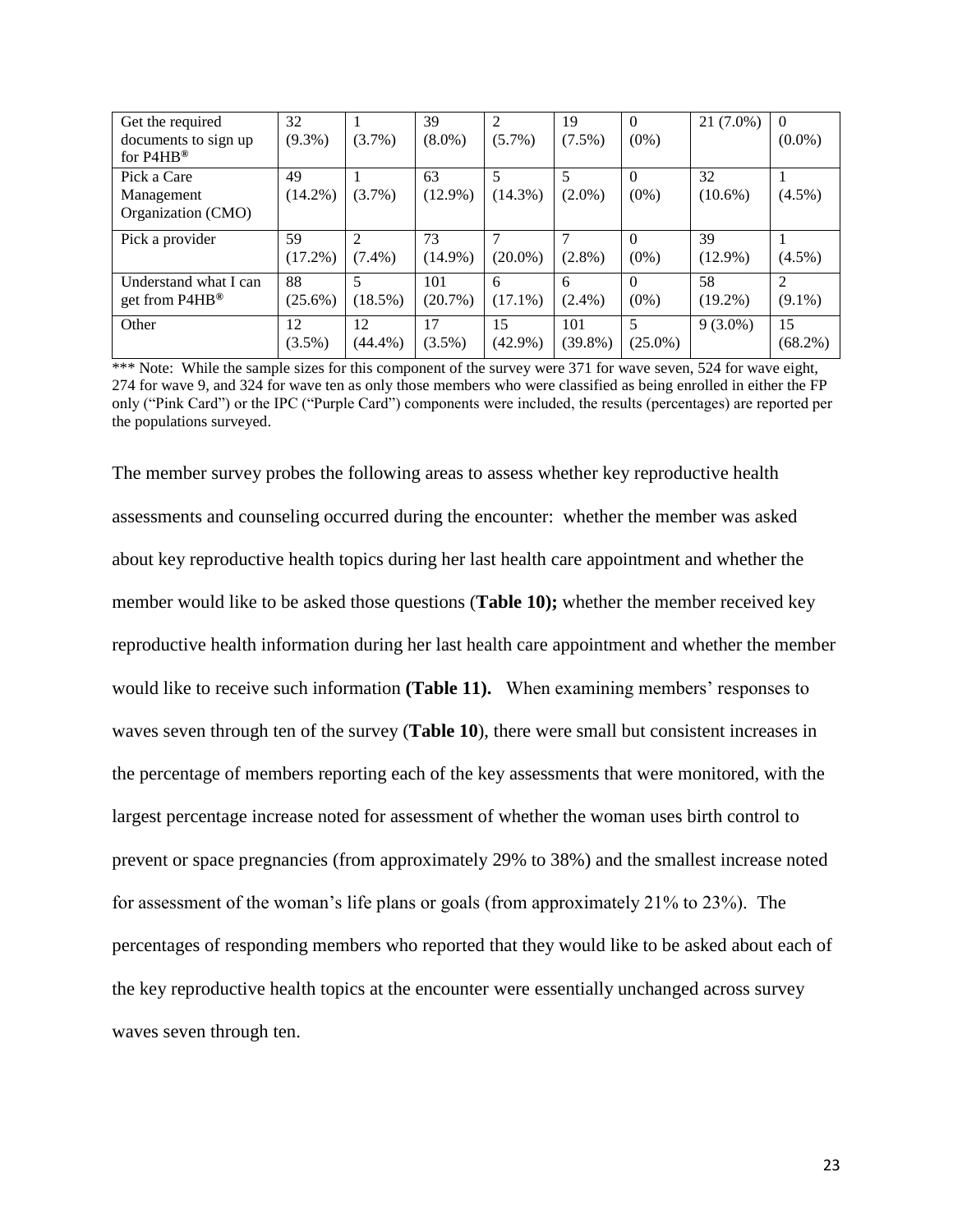| <b>Table 10. Provider Inquiry about Reproductive Health Topics during Encounters</b> |                                             |                                 |                                                                                                 |                                              |                                             |                                 |                                 |                                              |
|--------------------------------------------------------------------------------------|---------------------------------------------|---------------------------------|-------------------------------------------------------------------------------------------------|----------------------------------------------|---------------------------------------------|---------------------------------|---------------------------------|----------------------------------------------|
| <b>Reproductive</b><br><b>Health Topic</b>                                           | 7 <sup>th</sup><br><b>Wave</b><br>$N = 611$ | 8th<br><b>Wave</b><br>$N = 848$ | 9th<br><b>Wave</b><br>$N = 391$                                                                 | 10 <sup>th</sup><br><b>Wave</b><br>$N = 449$ | 7 <sup>th</sup><br><b>Wave</b><br>$N = 611$ | 8th<br><b>Wave</b><br>$N = 848$ | 9th<br><b>Wave</b><br>$N = 391$ | 10 <sup>th</sup><br><b>Wave</b><br>$N = 449$ |
| During your last appointment, did a<br>doctor or nurse ask you about? n (%)<br>Yes   |                                             |                                 | As part of an appointment, would you<br>like a doctor or nurse to ask you<br>about? $n$ (%) Yes |                                              |                                             |                                 |                                 |                                              |
| Your thoughts or<br>plans about having<br>or not having<br>children in the<br>future | 151<br>(25%)                                | 241<br>$(28.4\%)$               | 79<br>$(20.2\%)$                                                                                | 126<br>$(28.1\%)$                            | 177<br>(29%)                                | 239<br>$(28.2\%)$               | 92<br>$(23.5\%)$                | 129<br>(28.7%)                               |
| Your thoughts or<br>plans about timing<br>or spacing<br>pregnancies                  | 79<br>(13%)                                 | 151<br>$(17.8\%)$               | 55<br>$(14.1\%)$                                                                                | 72<br>$(16.0\%)$                             | 155<br>(25%)                                | 202<br>$(23.8\%)$               | 81<br>$(20.7\%)$                | 110<br>$(24.5\%)$                            |
| Your sexual<br>practices                                                             | 140<br>(23%)                                | 259<br>$(30.5\%)$               | 85<br>(21.7%)                                                                                   | $\frac{126}{2}$<br>$(28.1\%)$                | 148<br>(24%)                                | $\overline{222}$<br>$(26.2\%)$  | 81<br>$(20.7\%)$                | 110<br>$(24.5\%)$                            |
| Whether you use<br>birth control to<br>prevent or space<br>pregnancies               | 178<br>(29%)                                | $\overline{308}$<br>$(36.3\%)$  | 95<br>$(24.3\%)$                                                                                | $\overline{170}$<br>$(37.9\%)$               | $\overline{190}$<br>(31%)                   | 269<br>(31.7%)                  | 105<br>$(26.9\%)$               | $\overline{155}$<br>$(34.5\%)$               |
| Whether you use<br>male or female<br>condoms to prevent<br><b>STIs</b>               | 159<br>(26%)                                | 259<br>$(30.5\%)$               | 88<br>(22.5%)                                                                                   | 145<br>(32.3%)                               | 183<br>(30%)                                | 250<br>$(29.5\%)$               | 99<br>$(25.3\%)$                | 140<br>$(31.2\%)$                            |
| Your life plans or<br>goals                                                          | 128<br>(21%)                                | 184<br>(21.7%)                  | 69<br>$(17.6\%)$                                                                                | 103<br>$(22.9\%)$                            | 168<br>(28%)                                | 231<br>$(27.2\%)$               | 82<br>$(21.0\%)$                | 128<br>(28.5%)                               |

Of the members responding to waves seven through ten of the survey (**Table 11**), there were also small but consistent increases in the percentage reporting that their provider offered them counseling about the various reproductive health topics when comparing responses for survey waves seven through ten. Likewise, the percentages of responding members who reported that they would like to be counseled about each of the key reproductive health topics at the encounter from survey waves seven through ten remain unchanged.

24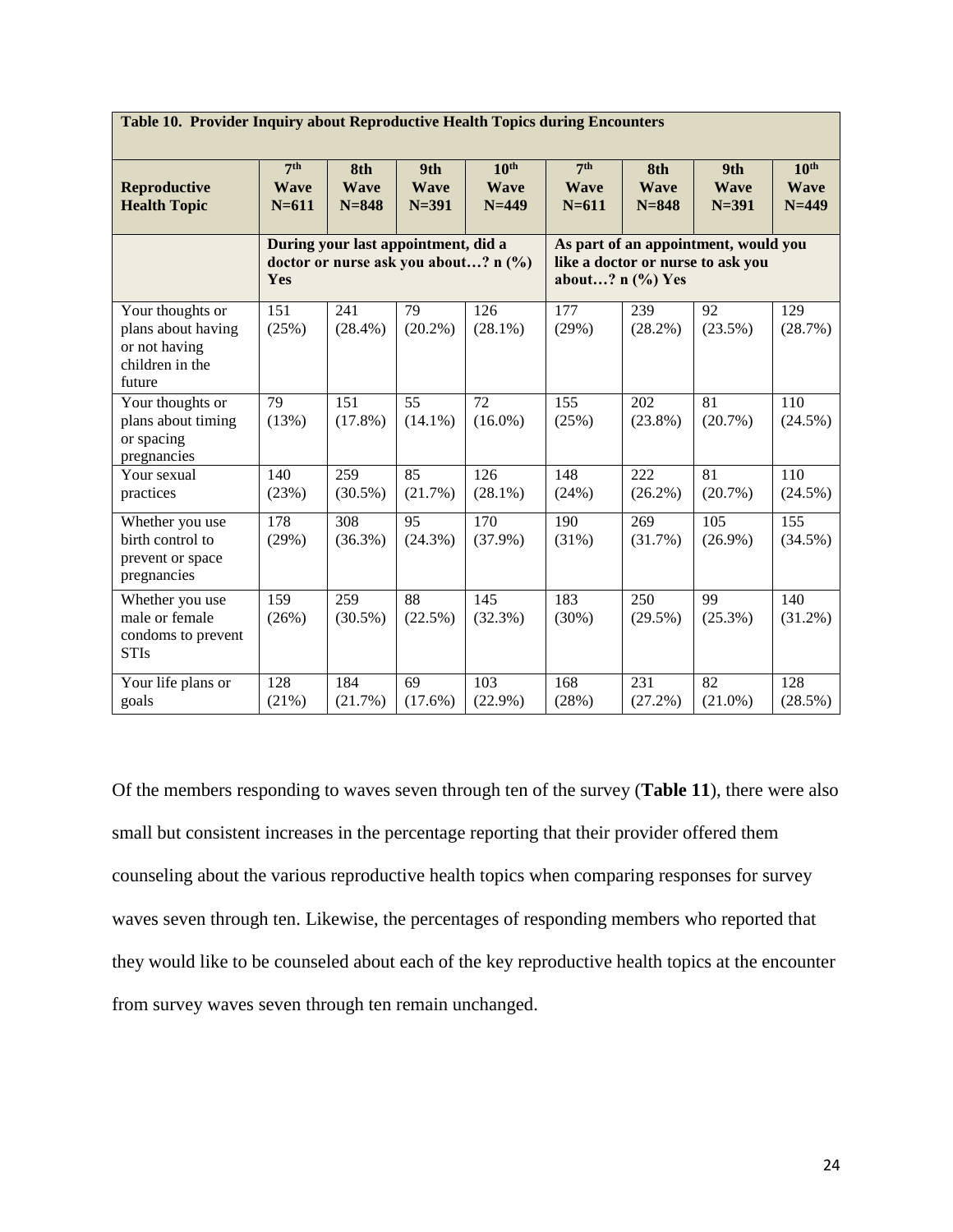| <b>Table 11. Provider Counseling about Reproductive Health Topics during Encounters</b> |              |                                                                                                                                                                                                                                               |                  |                   |                 |                   |                  |                   |  |  |
|-----------------------------------------------------------------------------------------|--------------|-----------------------------------------------------------------------------------------------------------------------------------------------------------------------------------------------------------------------------------------------|------------------|-------------------|-----------------|-------------------|------------------|-------------------|--|--|
| <b>Reproductive Health Topic</b>                                                        | 7th          | 8 <sup>th</sup>                                                                                                                                                                                                                               | 9th              | 10 <sup>th</sup>  | 7 <sub>th</sub> | 8 <sup>th</sup>   | <b>gth</b>       | $10^{\text{th}}$  |  |  |
|                                                                                         | <b>Wave</b>  | <b>Wave</b>                                                                                                                                                                                                                                   | <b>Wave</b>      | <b>Wave</b>       | <b>Wave</b>     | <b>Wave</b>       | <b>Wave</b>      | <b>Wave</b>       |  |  |
|                                                                                         | $N = 611$    | $N = 848$                                                                                                                                                                                                                                     | $N = 391$        | $N=449$           | $N = 611$       | $N = 848$         | $N = 391$        | $N=449$           |  |  |
|                                                                                         |              | During your last appointment, did a<br>As part of an appointment, would<br>doctor or nurse give you information<br>you like for a doctor or nurse to give<br>you information or advice about<br>or advice about<br>$n$ (%) Yes<br>$n$ (%) Yes |                  |                   |                 |                   |                  |                   |  |  |
| Plans about having or not                                                               | 114          | 206                                                                                                                                                                                                                                           | 59               | 98                | 156             | 220               | 79               | 112               |  |  |
| having children in the future                                                           | (19%)        | $(24.3\%)$                                                                                                                                                                                                                                    | $(15.1\%)$       | $(21.8\%)$        | (26%)           | $(25.9\%)$        | (20.2%)          | $(24.9\%)$        |  |  |
| Plans about timing or                                                                   | 90           | 152                                                                                                                                                                                                                                           | 53               | 79                | 151             | 206               | 84               | 104               |  |  |
| spacing pregnancies                                                                     | (15%)        | $(17.9\%)$                                                                                                                                                                                                                                    | $(13.6\%)$       | $(17.6\%)$        | (25%)           | $(24.3\%)$        | (21.5%)          | (23.2%)           |  |  |
| Your sexual practices                                                                   | 121          | 182                                                                                                                                                                                                                                           | 63               | 94                | 129             | 190               | 68               | 100               |  |  |
|                                                                                         | (20%)        | (21.5%)                                                                                                                                                                                                                                       | $(16.1\%)$       | $(20.9\%)$        | (21%)           | $(22.4\%)$        | $(17.4\%)$       | (22.3%)           |  |  |
| Whether you use birth<br>control to prevent or space<br>pregnancies                     | 148<br>(24%) | 220<br>$(25.9\%)$                                                                                                                                                                                                                             | 77<br>(19.7%)    | 131<br>$(29.2\%)$ | 155<br>(25%)    | 230<br>$(27.1\%)$ | 86<br>$(22.0\%)$ | 122<br>(27.2%)    |  |  |
| Whether you use male or<br>female condoms to prevent<br><b>STIs</b>                     | 130<br>(21%) | 196<br>$(23.1\%)$                                                                                                                                                                                                                             | 66<br>$(16.9\%)$ | 117<br>$(26.1\%)$ | 145<br>(24%)    | 212<br>$(25.0\%)$ | 77<br>(19.7%)    | 117<br>$(26.1\%)$ |  |  |
| Your life plans or goals                                                                | 101          | 143                                                                                                                                                                                                                                           | 54               | 82                | 135             | 193               | 73               | 106               |  |  |
|                                                                                         | (17%)        | $(16.9\%)$                                                                                                                                                                                                                                    | $(13.8\%)$       | $(18.3\%)$        | (22%)           | (22.8%)           | (18.7%)          | (23.6%)           |  |  |

A new question that was asked on survey waves seven through ten was whether the member was willing to recommend the P4HB program to family and friends. Of the respondents from these last 4 waves, 42% (256 of 611 in round 7), 46% (394 of 848 in round 8), 35% (135 of 391 in round 9), and 47% (209 of 449 in round 10) respectively, responded that they would recommend the P4HB program to family and friends.

### **CMO Provider Survey Results**

For each of waves seven through ten of the CMO provider survey administration, a total of 1198, 1208, 1500 and 1500 providers met the selection criteria for the survey. Of those eligible, the participation rate among providers has averaged less than 2.0% during waves seven through ten. It is not clear whether this low response was a self-selection of those providers who still had questions about the P4HB program or whether other factors are leading to these very low response rates.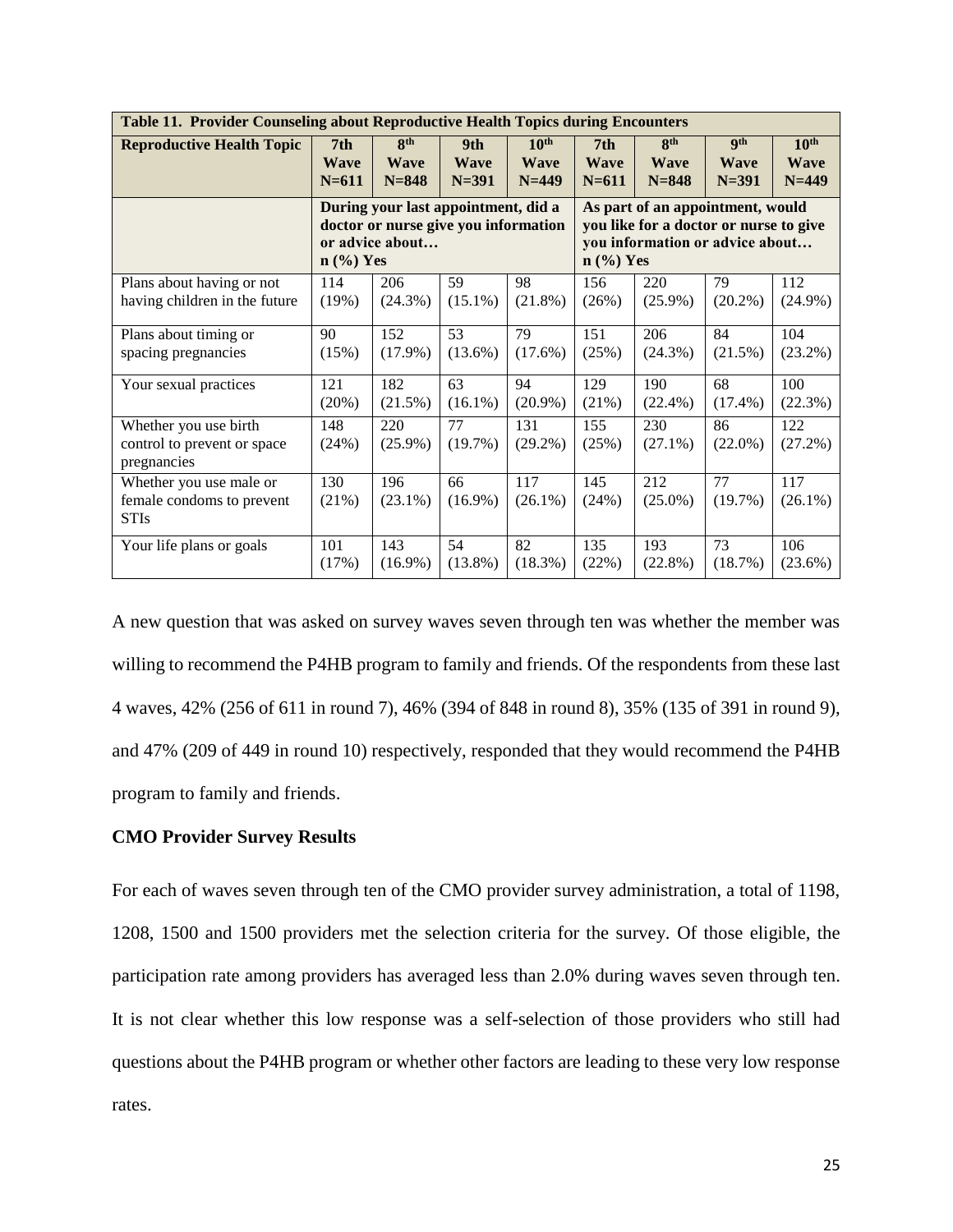In the following tables (**Tables 12-15**), we report on results of the provider survey. As found for the members, providers demonstrated some lack of clarity surrounding the P4HB program. In particular, it appeared that providers did not have adequate knowledge of the availability of the P4HB program and services covered under their CMO contract for P4HB.

During waves seven through ten of the survey, providers were asked whether they needed more information about eligibility and covered services for each component of the P4HB program. For the FP only component, it is notable that when comparing provider responses across waves seven through ten of the survey, there was a decline in the percentage of providers reporting that they needed more information about each of the covered services but a slight increase when comparing the two most recent waves (waves nine and ten). Similar patterns were observed for the IPC component.

| Table 12. Providers' Information Level about Services Covered Under their P4HB® Contract |                                                            |                                                            |                                                                       |                                                                                    |  |  |  |  |  |
|------------------------------------------------------------------------------------------|------------------------------------------------------------|------------------------------------------------------------|-----------------------------------------------------------------------|------------------------------------------------------------------------------------|--|--|--|--|--|
| <b>Information Needed about Services Covered Under</b><br>$PAHB^@$                       | 7th Wave<br>$N=21$<br><b>Responses</b><br>$\mathbf{n}(\%)$ | 8th Wave<br>$N=14$<br><b>Responses</b><br>$\mathbf{n}(\%)$ | 9th Wave<br>$N=36$<br><b>Responses</b><br>$n\left(\frac{0}{0}\right)$ | 10 <sup>th</sup> Wave<br>$N=31$<br><b>Responses</b><br>$n\left(\frac{0}{0}\right)$ |  |  |  |  |  |
| Family Planning Component (Pink Card Services)                                           |                                                            |                                                            |                                                                       |                                                                                    |  |  |  |  |  |
| Family planning initial and follow-up exams, including<br>Pap smear.                     | $7(33.3\%)$                                                | 3(21.4%)                                                   | $7(19.4\%)$                                                           | $2(6.5\%)$                                                                         |  |  |  |  |  |
| Contraceptive services and methods                                                       | $7(33.3\%)$                                                | 3(21.4%)                                                   | $5(13.9\%)$                                                           | $4(12.9\%)$                                                                        |  |  |  |  |  |
| Tubal litigation                                                                         | $7(33.3\%)$                                                | $2(14.3\%)$                                                | $5(13.9\%)$                                                           | 3(9.7%)                                                                            |  |  |  |  |  |
| <b>Pregnancy Testing</b>                                                                 | $5(23.8\%)$                                                | 2(14.3%)                                                   | $5(13.9\%)$                                                           | $4(12.9\%)$                                                                        |  |  |  |  |  |
| Screening for sexually transmitted infections                                            | $5(23.8\%)$                                                | 3(21.4%)                                                   | 6(16.7%)                                                              | $6(19.4\%)$                                                                        |  |  |  |  |  |
| Follow-up of an abnormal Pap smear, including<br>colposcopy                              | 6(28.6%)                                                   | 4(28.6%)                                                   | $7(19.4\%)$                                                           | $6(19.4\%)$                                                                        |  |  |  |  |  |
| Treatment for sexually transmitted infections                                            | $5(23.8\%)$                                                | 3(21.4%)                                                   | $5(13.9\%)$                                                           | $6(19.4\%)$                                                                        |  |  |  |  |  |
| Treatment for major complications related to family<br>planning services                 | $8(38.1\%)$                                                | 3(21.4%)                                                   | $7(19.4\%)$                                                           | $6(19.4\%)$                                                                        |  |  |  |  |  |
| Multivitamins with folic acid                                                            | $5(23.8\%)$                                                | $4(28.6\%)$                                                | $5(13.9\%)$                                                           | $5(16.1\%)$                                                                        |  |  |  |  |  |
| Hepatitis B and Tetanus-Diphtheria vaccines                                              | $4(19.0\%)$                                                | 4(28.6%)                                                   | 6(16.7%)                                                              | $6(19.4\%)$                                                                        |  |  |  |  |  |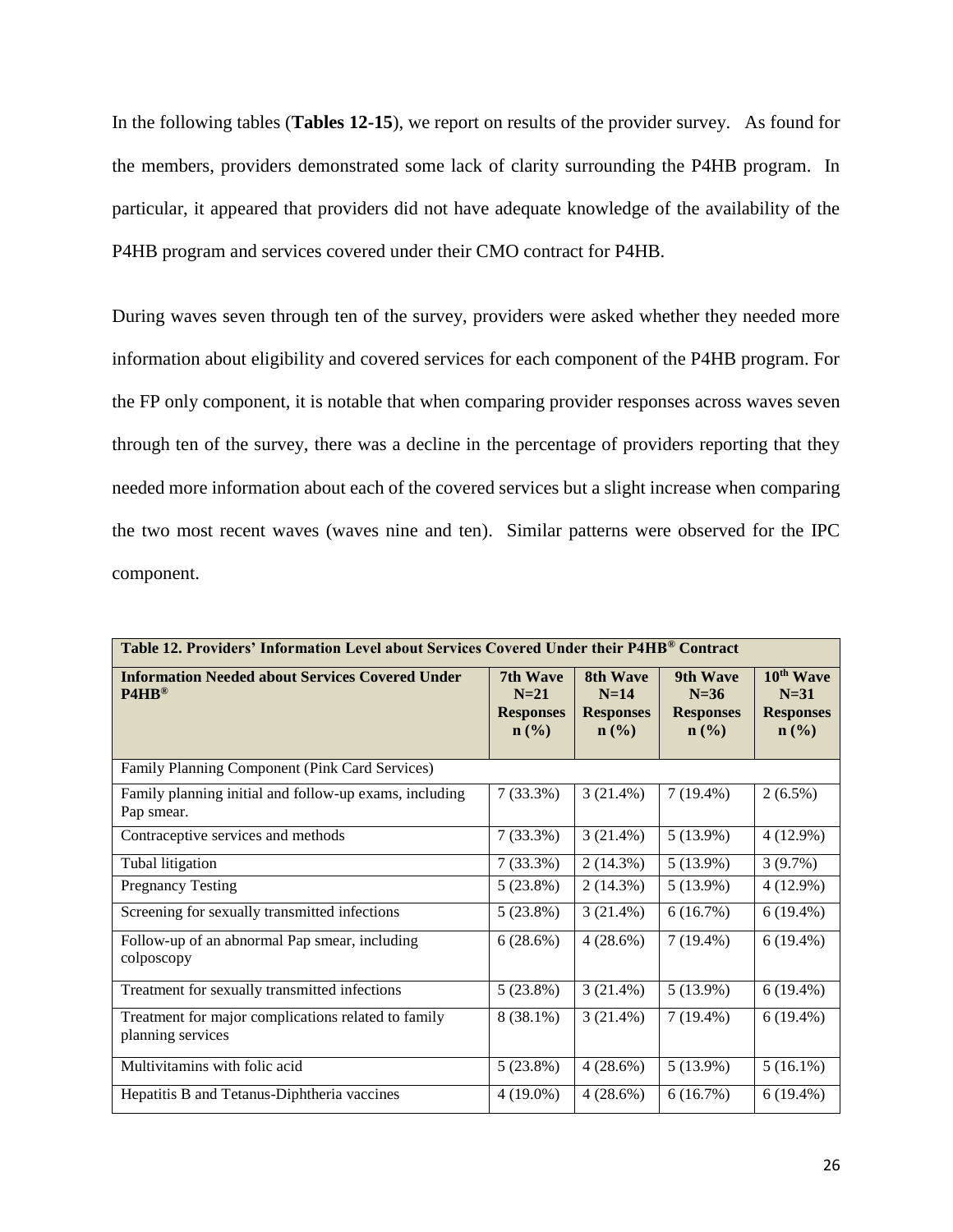| <b>Interpregnancy Care Component (Purple Card Services)</b>                                                                         |             |          |             |             |  |  |  |  |
|-------------------------------------------------------------------------------------------------------------------------------------|-------------|----------|-------------|-------------|--|--|--|--|
| Primary care services (up to 5 outpatient visits per year)                                                                          | $9(42.9\%)$ | 4(28.6%) | $7(19.4\%)$ | 7(22.6%)    |  |  |  |  |
| Management and follow-up of chronic diseases                                                                                        | 6(28.6%)    | 5(35.7%) | 10(27.8%)   | $8(25.8\%)$ |  |  |  |  |
| Prescription medications for chronic diseases                                                                                       | 6(28.6%)    | 5(35.7%) | $9(25.0\%)$ | $8(25.8\%)$ |  |  |  |  |
| Detoxification and outpatient rehabilitation for substance<br>abuse                                                                 | $5(23.8\%)$ | 5(35.7%) | $7(19.4\%)$ | $9(29.0\%)$ |  |  |  |  |
| Limited dental services                                                                                                             | $5(23.8\%)$ | 4(28.6%) | 6(16.7%)    | 7(22.6%)    |  |  |  |  |
| Nurse case management and Resource Mother outreach<br>for health and social service coordination and support of<br>health behaviors | $9(42.9\%)$ | 4(28.6%) | $9(25.0\%)$ | $9(29.0\%)$ |  |  |  |  |
| Non-emergency transportation                                                                                                        | $5(23.8\%)$ | 4(28.6%) | $9(25.0\%)$ | 7(22.6%)    |  |  |  |  |

The survey also asked providers what they perceived as barriers to participation in the P4HB program. When examining provider responses across waves seven through ten, it is notable that there was a decline then increase in the percentage of providers perceiving that the waiver does not cover the full range of family planning services, referrals or follow-up care, and complications of family planning services, however, the downward trend in providers reporting that that their practice was full declined throughout survey wave ten (**Table 13**).

| Table 13. Providers' Perception of Barriers for P4HB® Participation |                             |                  |                  |                             |  |  |  |  |  |  |
|---------------------------------------------------------------------|-----------------------------|------------------|------------------|-----------------------------|--|--|--|--|--|--|
|                                                                     | 7th Wave                    | 8th Wave         | 9th Wave         | 10 <sup>th</sup> Wave,      |  |  |  |  |  |  |
|                                                                     | $N=21$                      | $N=14$           | $N=36$           | $N=31$                      |  |  |  |  |  |  |
| Factor                                                              | <b>Perceived</b>            | <b>Perceived</b> | <b>Perceived</b> | <b>Perceived</b>            |  |  |  |  |  |  |
|                                                                     | as Barrier                  | as Barrier       | as Barrier       | as Barrier                  |  |  |  |  |  |  |
|                                                                     | $n\left(\frac{0}{0}\right)$ | $\mathbf{n}(\%)$ | $\mathbf{n}(\%)$ | $n\left(\frac{0}{0}\right)$ |  |  |  |  |  |  |
| Waiver does not cover the full range of family                      | $12(57.1\%)$                | $8(57.1\%)$      | $7(19.4\%)$      | $11(35.5\%)$                |  |  |  |  |  |  |
| planning services                                                   |                             |                  |                  |                             |  |  |  |  |  |  |
| Waiver does not cover referrals or follow-up care                   | 13 (61.9%)                  | $10(71.4\%)$     | $9(25.0\%)$      | 14 (45.2%)                  |  |  |  |  |  |  |
| Waiver does not cover complications of family                       | 13 (61.9%)                  | $9(64.3\%)$      | $9(25.0\%)$      | 12 (38.7%)                  |  |  |  |  |  |  |
| planning service                                                    |                             |                  |                  |                             |  |  |  |  |  |  |
| Your practice is full                                               | 3(14.3%)                    | $3(21.4\%)$      | $4(11.1\%)$      | $2(6.5\%)$                  |  |  |  |  |  |  |

Questions on the provider survey probe whether providers assess key reproductive health topics during health care appointments with women of reproductive age (**Table 14**) and whether they provide information or counseling about key reproductive health topics during visits for women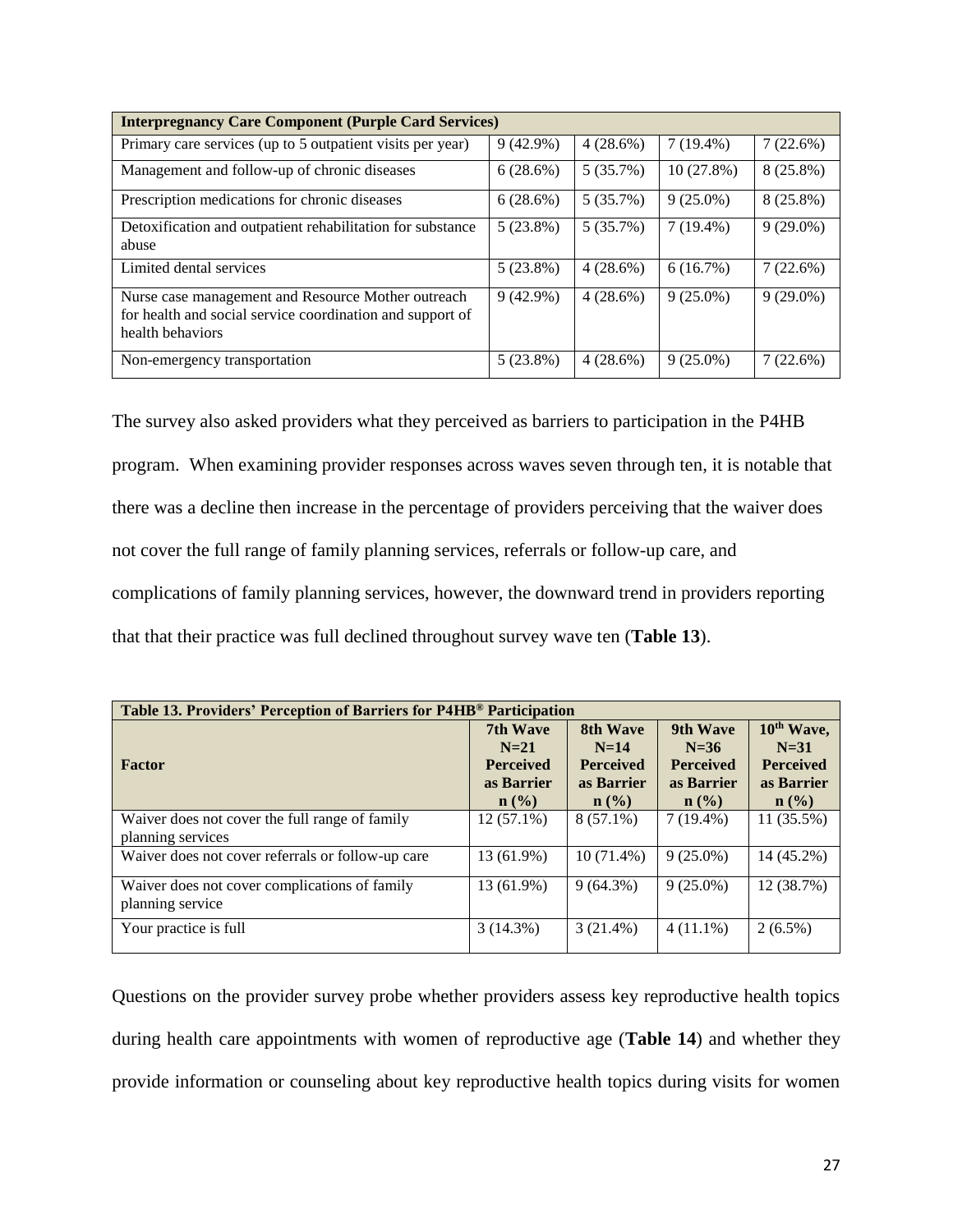of reproductive age (**Table 15**). From wave seven to ten of the provider survey, there was little change in the percentage of providers reporting performance of key reproductive health assessments during health care encounters with women of reproductive age with two notable exceptions: There was a substantial increase in the percentage of providers reporting assessment of clients' risks for unintended pregnancy (from 19% to 32.2%) and clients' life plans or goals (from 10% to 29%) (**Table 14**).

| <b>Table 14. Assessment of Reproductive Health Topics</b>     |                                   |                                   |                                   |                                                |  |  |  |  |  |
|---------------------------------------------------------------|-----------------------------------|-----------------------------------|-----------------------------------|------------------------------------------------|--|--|--|--|--|
| <b>Reproductive Health Topic</b>                              | 7th Wave<br>$N=21$<br>$n$ (%) Yes | 8th Wave<br>$N=14$<br>$n$ (%) Yes | 9th Wave<br>$N=36$<br>$n$ (%) Yes | 10 <sup>th</sup> Wave<br>$N=31$<br>$n$ (%) Yes |  |  |  |  |  |
| Do you assess the following                                   |                                   |                                   |                                   |                                                |  |  |  |  |  |
| Desire or plans to have or not have children in the<br>future | 6(29%)                            | 5(35.7%)                          | $4(11.1\%)$                       | $9(29.0\%)$                                    |  |  |  |  |  |
| Desire or plans for timing or spacing pregnancies             | 5(24%)                            | 4(28.6%)                          | $3(8.3\%)$                        | 7(22.6%)                                       |  |  |  |  |  |
| Sexual behaviors, including risk and protective<br>behaviors  | 7(33%)                            | $6(42.9\%)$                       | $7(19.4\%)$                       | $10(32.3\%)$                                   |  |  |  |  |  |
| $Method(s)$ she uses for preventing or spacing<br>pregnancies | 7(33%)                            | 6(42.9%)                          | 8 (22.2%)                         | $9(29.0\%)$                                    |  |  |  |  |  |
| Method(s) she uses for preventing STIs                        | 7(33%)                            | $6(42.9\%)$                       | $8(22.2\%)$                       | $10(32.3\%)$                                   |  |  |  |  |  |
| Risks for unintended (unwanted or mistimed)<br>pregnancy      | 4(19%)                            | 6(42.9%)                          | 6(16.7%)                          | $10(32.2\%)$                                   |  |  |  |  |  |
| Life plans or goals                                           | $2(10\%)$                         | 4(28.6%)                          | $4(11.1\%)$                       | $9(29.0\%)$                                    |  |  |  |  |  |

From wave seven to wave ten of the provider survey, the percentages of providers reporting performance of key reproductive health education and counseling during health care encounters with women of reproductive age also showed some improvements, including in the percentage of providers reporting that they educate or counsel about having a plan to have or not have children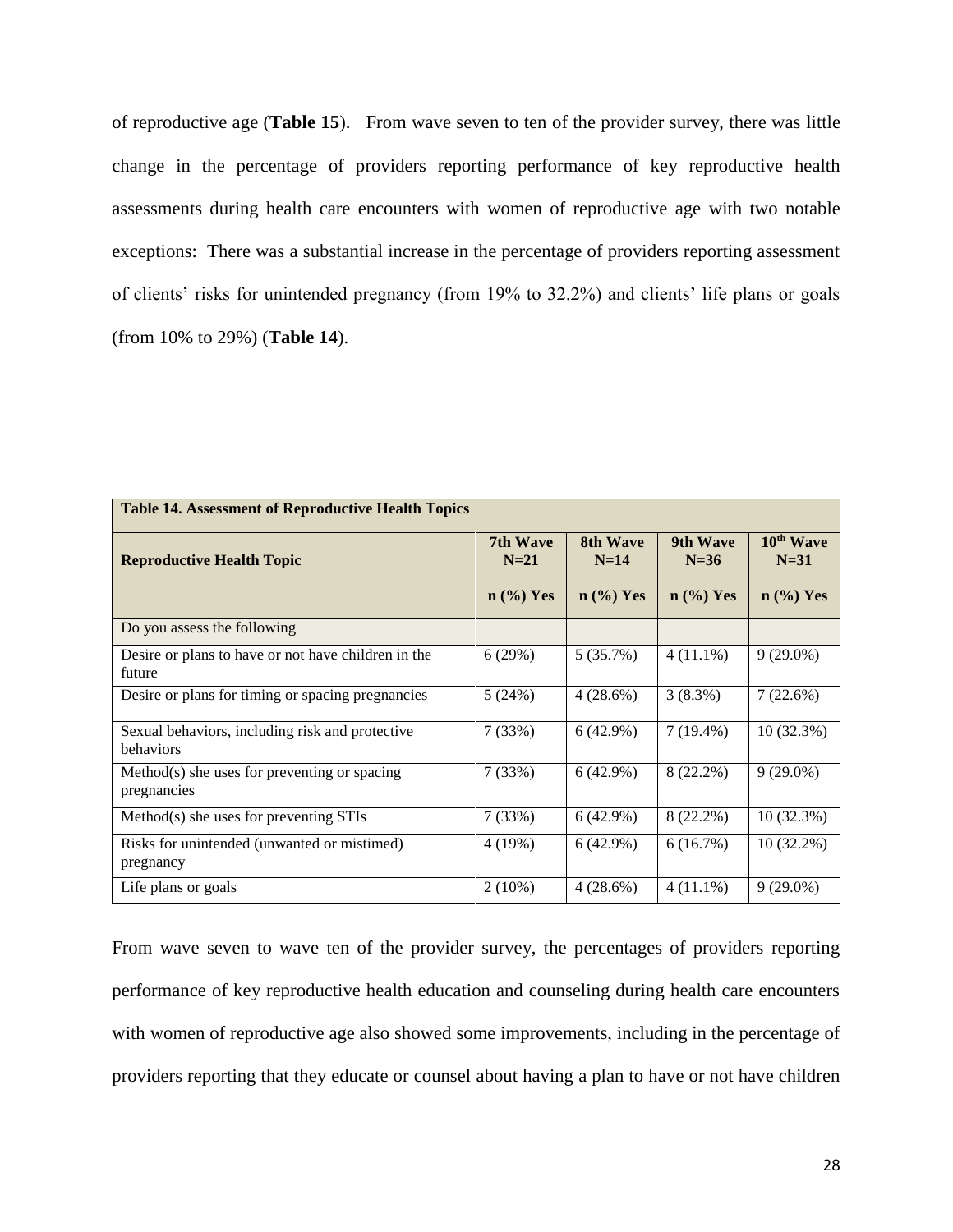(from 14% to 22.6%), methods for preventing sexually transmitted infections (from 14% to 29%), risks for unintended pregnancy (from 14% to 19.4%), and life plans and goals (from 10% to 22.6%). However, there was a noted in the percentage or providers who reported that they educate or counsel about dual-protection (from 19% to 16.1%) (**Table 15**).

| Table 15. Education and Counseling of Reproductive Women                                               |                                   |                                   |                                   |                                                |  |  |  |  |  |
|--------------------------------------------------------------------------------------------------------|-----------------------------------|-----------------------------------|-----------------------------------|------------------------------------------------|--|--|--|--|--|
| <b>Reproductive Health Topic</b>                                                                       | 7th Wave<br>$N=21$<br>$n$ (%) Yes | 8th Wave<br>$N=14$<br>$n$ (%) Yes | 9th Wave<br>$N=36$<br>$n$ (%) Yes | 10 <sup>th</sup> Wave<br>$N=31$<br>$n$ (%) Yes |  |  |  |  |  |
| Do you educate or counsel about the following items<br>as part of health care encounters with women of |                                   |                                   |                                   |                                                |  |  |  |  |  |
| Having a plan to have or not have children in the future                                               | 3(14%)                            | 5(35.7%)                          | $5(13.9\%)$                       | 7(22.6%)                                       |  |  |  |  |  |
| Having a plan for timing or spacing pregnancies                                                        | 3(14%)                            | 4(28.6%)                          | $4(11.1\%)$                       | $5(16.1\%)$                                    |  |  |  |  |  |
| Sexual behaviors, including risk and protective<br>behaviors                                           | 5(24%)                            | $6(42.9\%)$                       | 6(16.7%)                          | $9(29.0\%)$                                    |  |  |  |  |  |
| Method(s) for preventing or spacing pregnancies                                                        | 4(19%)                            | 5(35.7%)                          | $6(16.7\%)$                       | $6(19.4\%)$                                    |  |  |  |  |  |
| Method(s) for preventing STIs                                                                          | 3(14%)                            | 6(42.9%)                          | 6(16.7%)                          | $9(29.0\%)$                                    |  |  |  |  |  |
| Dual-protection (using condom plus another method)                                                     | 4(19%)                            | 4(28.6%)                          | 3(8.3%)                           | $5(16.1\%)$                                    |  |  |  |  |  |
| Risks for unintended (unwanted or mistimed) pregnancy                                                  | 3(14%)                            | $3(21.4\%)$                       | $4(11.1\%)$                       | $6(19.4\%)$                                    |  |  |  |  |  |
| Life plans or goals                                                                                    | $2(10\%)$                         | 4(28.6%)                          | 3(8.3%)                           | 7(22.6%)                                       |  |  |  |  |  |

In the most recent wave of the survey (wave ten), providers were asked if they would recommend or refer patients to P4HB with 17 of 31 (41.9%) providers indicating that they would recommend or refer patients to P4HB. As previously stated, the survey results raise the question of whether the providers responding were primarily those with limited knowledge of the program who desired more information or even those who were more likely to include the key reproductive health assessments, counseling and education in their practice. Collaborative effort to provide awareness and education about the program remains the goal of the outreach activities to both the member and provider communities.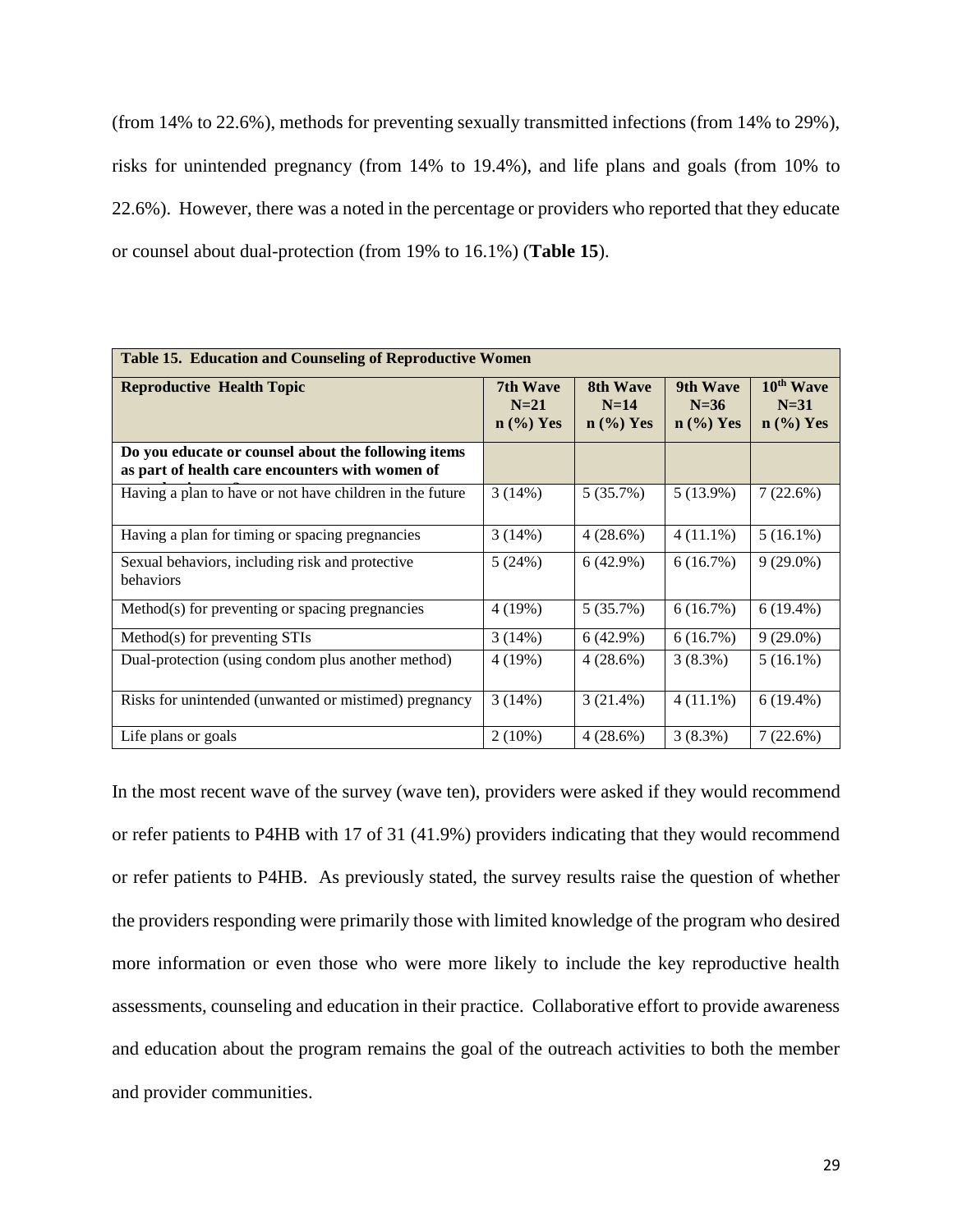### **DCH P4HB OUTREACH, TRANSITION AND READINESS REVIEW ACTIVITIES**

DCH staff participated in onsite readiness reviews for the transition of the three current GF CMOs to the new GF contract and to ensure the CMOs were well-versed in the P4HB program in order to inform their members and potential members about the program. One new CMO will join the GF team effective July 1, 2017 and was required to demonstrate their knowledge and understanding about the program by interviews of key staff and through presentation. Also, once the new Georgia Gateway system was implemented, DCH and the CMOs resumed issuance of the eighth month letters to pregnant women during June. Other outreach activities included:

- DCH website for P4HB has been updated with new information such as the , FAQ, the P4HB fact sheet, new eligibility page and the new Gateway application
- DCH has also updated the post card for P4HB and sent a PDF version to requesting entities such as the CMOs and the health departments
- DCH continues to conduct readiness reviews for the new CMO contracts including the reviews of all P4HB-related member and provider materials.

### **EVALUATION ACTIVITIES**

The P4HB program evaluator, Emory University, reported the following evaluation activities that were underway during Q2 2017:

1) The Emory team has used the 2013 GA PRAMS dataset in its last year's annual report. While the team would like to update the analysis with the 2014 PRAMS data, the state did not achieve the required response rate for PRAMS data in order for it to be disseminated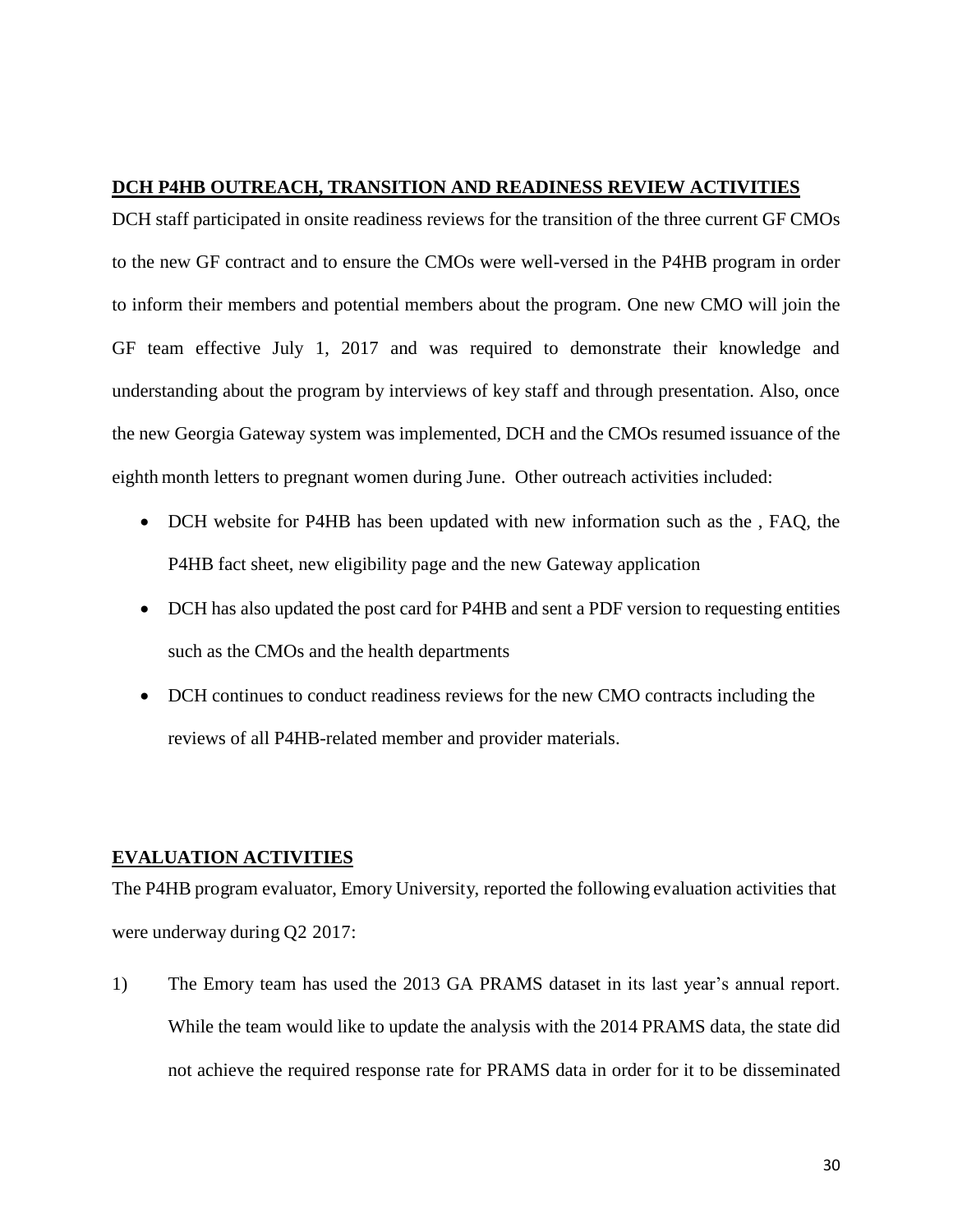through the CDC. We will work directly with the state's PRAMS coordinator and colleagues at the Georgia Health Policy Center (GHPC) to obtain these data and update the PRAMS analysis. Once combined with the analysis of the more current claims and vital records, the team will draft a paper for review by DCH before submission to a journal.

- 2) The Emory team will continue to use coding for identifying the use of contraceptives by type as identified in our earlier reports and now published in an *erratum* at the following site: [http://www.whijournal.com/article/S1049-3867\(17\)30157-3/fulltext?cc=y.](http://www.whijournal.com/article/S1049-3867(17)30157-3/fulltext?cc=y)
- 3) The Emory team will work with the new director of the P4HB program and CMS to discern how to move the emphasis of the analysis to the IPC and RM women. The Emory team has planned to use ICD-9 and ICD-10 codes to assess the receipt of glucose tolerance tests and post-partum check-ups that should include blood pressure monitoring, etc. Once this type of analysis is approved by DCH and/or enhanced, the Emory team will then present results in an upcoming quarterly report.
- 4) The Emory team is now in the process of entering into a subcontract with fellow researchers from the Georgia Health Policy Center (GHPC) to review and report on the differences between results from the P4HB and separate GHPC analysis of contraceptive use by teens and women enrolled in Medicaid. They will first report to the Medicaid Commissioner on these comparisons and will collaborate further on analysis of PRAMS data on access to contraceptives among Medicaid women at risk for unintended pregnancy.
- 5) The Emory team has assisted DCH with its application for an extension of the P4HB Section 1115 Demonstration. Emory assembled data from the American Community Survey (ACS) and PRAMS to estimate expected fertility rates for the demonstration over the next several years. These estimates were reported to DCH by the end of July. Emory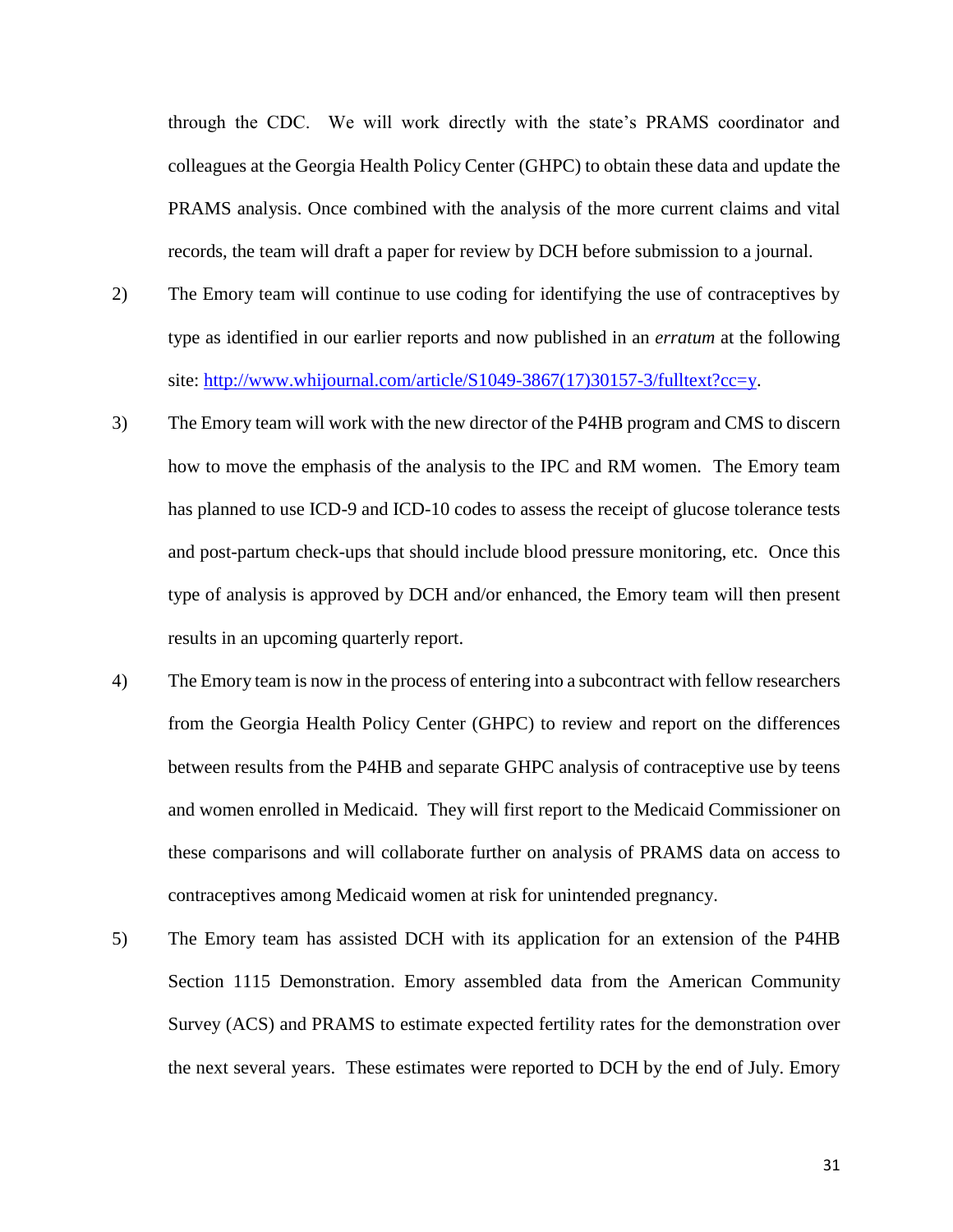plans to work with the new director of the P4HB program at DCH on the assumptions made in assembling these estimates as well as their incorporation into the renewal application. The Emory team will also work with the P4HB staff on suggested changes to the budget neutrality sheet and quarterly/annual reporting process to be used as the waiver is renewed.

### **ACTION PLANS**

- 1) DCH began drafting this new extension application and new budget neutrality calculations during the quarter. Submission of the extension request is slated to occur as soon as possible once the budget neutrality calculation is finalized. The current temporary extension end date is March 31, 2018.
- 2) The CMOs will continue their ongoing outreach about the P4HB program and will continue to focus their efforts on the appropriate network providers who provide care for high-risk pregnant women.
- 3) The CMOs will continue to educate their members and providers about the P4HB program and the services available under the program.
- 4) The DCH Communications Team will collaborate with the P4HB program staff to develop a new communications plan to be included in the new extension application.

#### **EXPENDITURES**

For Q2 2017 and as shown in past quarters, the great majority of capitation payments were for those women enrolled in family planning only benefits within the P4HB program. We continue to use the CMS approved capitation rates for the P4HB program in making these calculations. We continue to exclude from the total programmatic costs, the costs for the women receiving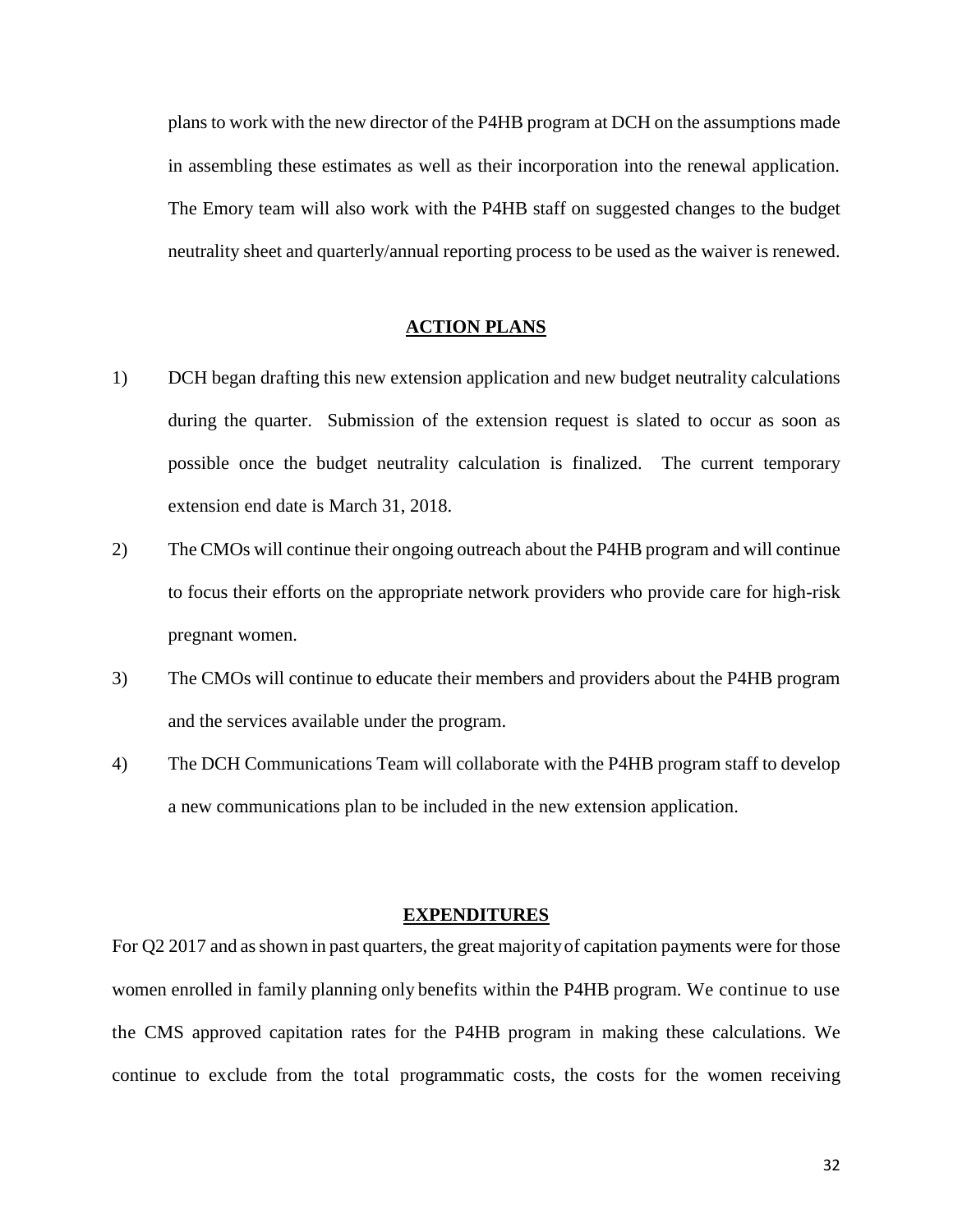Resource Mother/Case Management only services since their costs cannot be combined at this time with that of the women enrolled in the IPC component under the current special terms and conditions. DCH is planning for these costs to be included once the P4HB extension request is approved.

## **Budget Neutrality**

The budget neutrality calculation for Q2 2017 is provided on the following page.